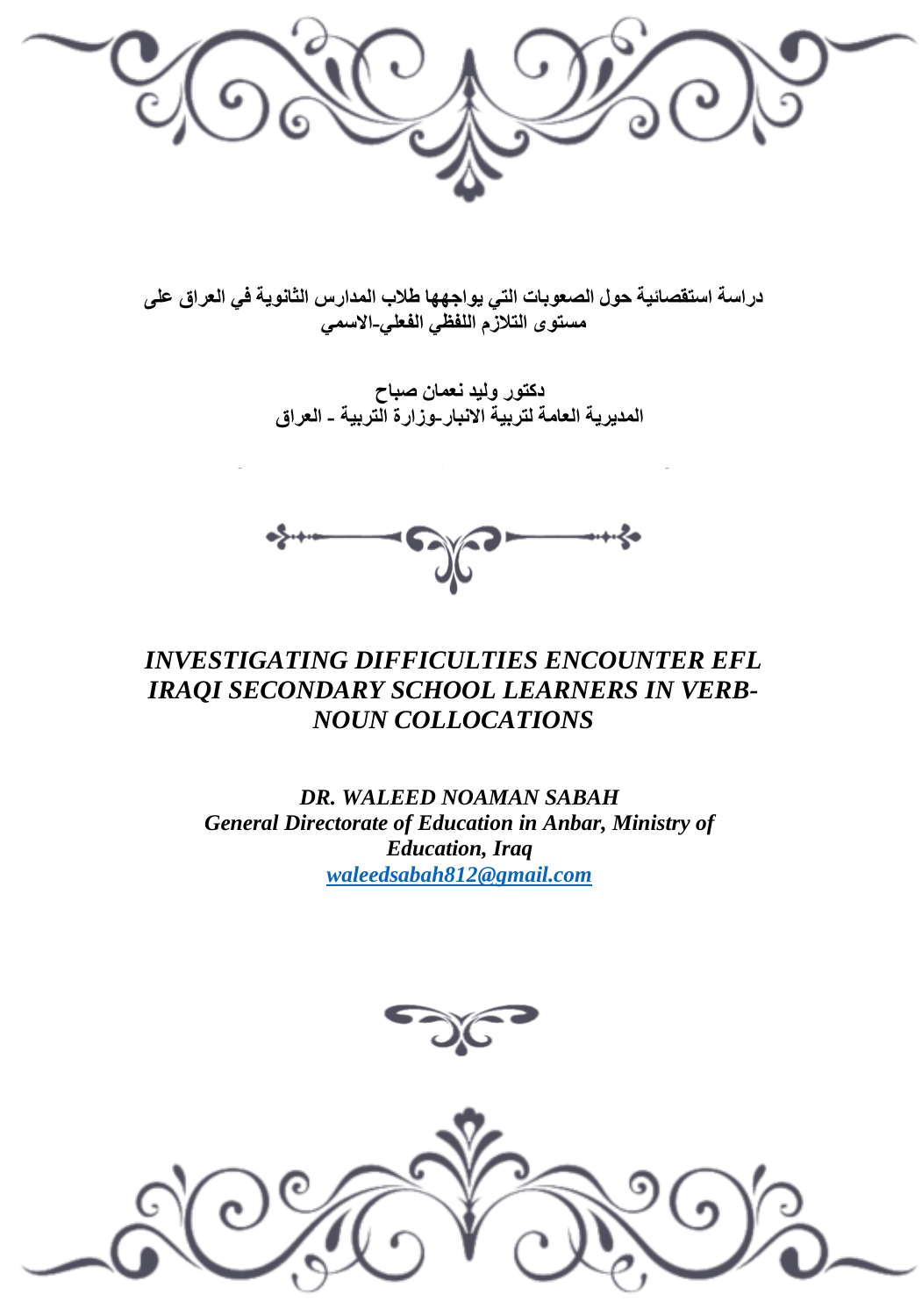**المستخلص**

 **تعتبر المتالزمات اللغوية أحد المكونات المعجمية األساسية في عملية تعليم وتعلم اللغة اإلنجليزية كلغة أجنبية. يهدف البحث إلى استكشاف صعوبات المتالزمات اللغوية للفعل واالسم ومصادر صعوباتها بين طالب المدارس الثانوية الدارسين اللغة اإلنجليزية كلغة أجنبية. استخدمت طريقتيتان بحثيتان في الدراسة، طريقة المالحظة الصفية، وطريقة المقابالت المركزة. تبنت الدراسة تصنيف الصعوبات الداللية )أنواع الخطأ( من قبل )151-15 1998: James )لتحليل البيانات. استخدم التحليل الموضوعي لجمع وتحليل البيانات. أظهرت النتائج أن المتعلمين واجهوا العديد من الصعوبات في إنتاجهم الشفهي )التحدث( في استخدام المتالزمات اللغوية للفعل واالسم. يعرض البحث بعض االقتراحات التربوية لتعزيز بناء شبكة المفردات للمتعلمين. يعتبر البحث في اخطاء مصاحبات الفعل واالسم اللغوية مفيًدا حيث يمكن استخدامها لتحديد المشكالت ، ثم الخروج ببعض التوصيات التربوية التي يمكن أن تساعد المعلمين والطالب. الكلمات المفتاحية: متالزمات الفعل واالسم ومتعلموا االنكليزية بوصفها لغة اجنبية وطالب الثانوية والصعوبات المعجمية ومصادر الصعوبات** 

#### *Abstract*

**Collocations are considered as one of the essential lexical components in the EFL teaching and learning process. This paper intends to explore the verb-noun difficulties and sources of difficulties among Iraqi EFL secondary school students. Two qualitative research methods, classroom observation, and focus group interviews were employed in the study. The study adapted the semantic difficulties (error types) by (James 1998: 151-155) to analyze data. Thematic analysis was used to gather and analyze data. The results showed that these learners faced many difficulties in their oral production of using verb-noun collocations. This paper presents some pedagogical suggestions to enhance learners' collocational word net building. Investigating lexical errors of verb-noun collocations are considered to be beneficial since they can be used to identify problems, then to come up with some pedagogical recommendations that can help teachers and students.** 

**Keywords: verb-noun collocations, EFL secondary school students, lexical difficulties, sources of difficulties**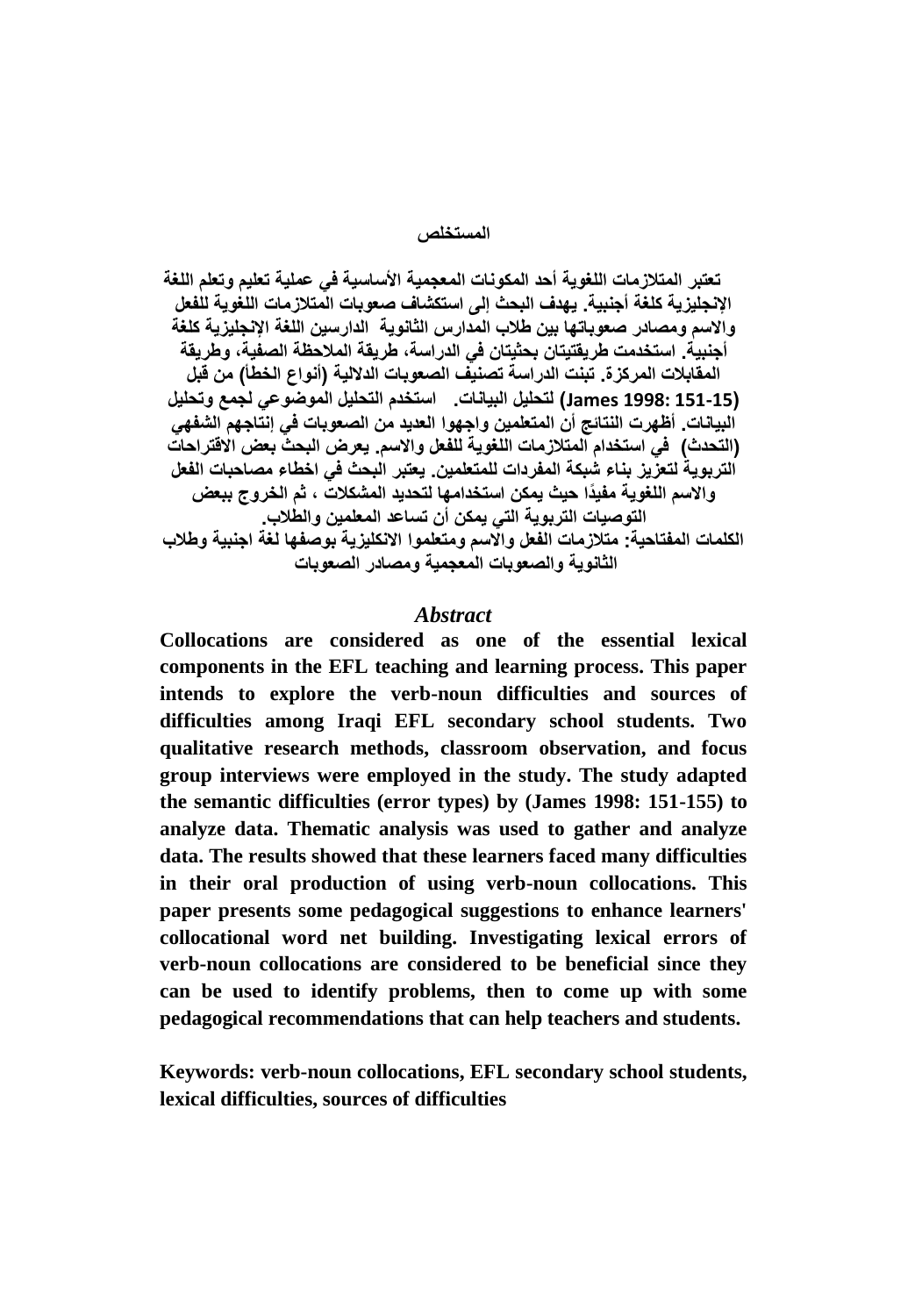#### **INTRODUCTION**

It is very important to put new verb-noun combinations into practice. It has been acknowledged that collocations play an essential role in foreign language learning in that they enhance vocabulary knowledge and facilitates comprehension and the way to fluency (Nation, 2001, 2013, Wray 2000). Hence, having great knowledge of English collocations seems essential to use words and phrases in the appropriate context. Collocations are defined as two or more words that go together as single blocks or phrases. In a close definition, Nesselhauf (2005) showed that collocations are restricted lexeme combinations of a group of expressions such as a fully aware or make a decision, and confessed the importance of these combinations in language processing and use in recent years. In another definition, Schmitt (2000) sees collocations as sequential associations to the stimulus words which are made up of different word classes. For instance, collocations can be verb + noun collocations, such as: 'make a mistake' and 'do homework'. These definitions seem to be close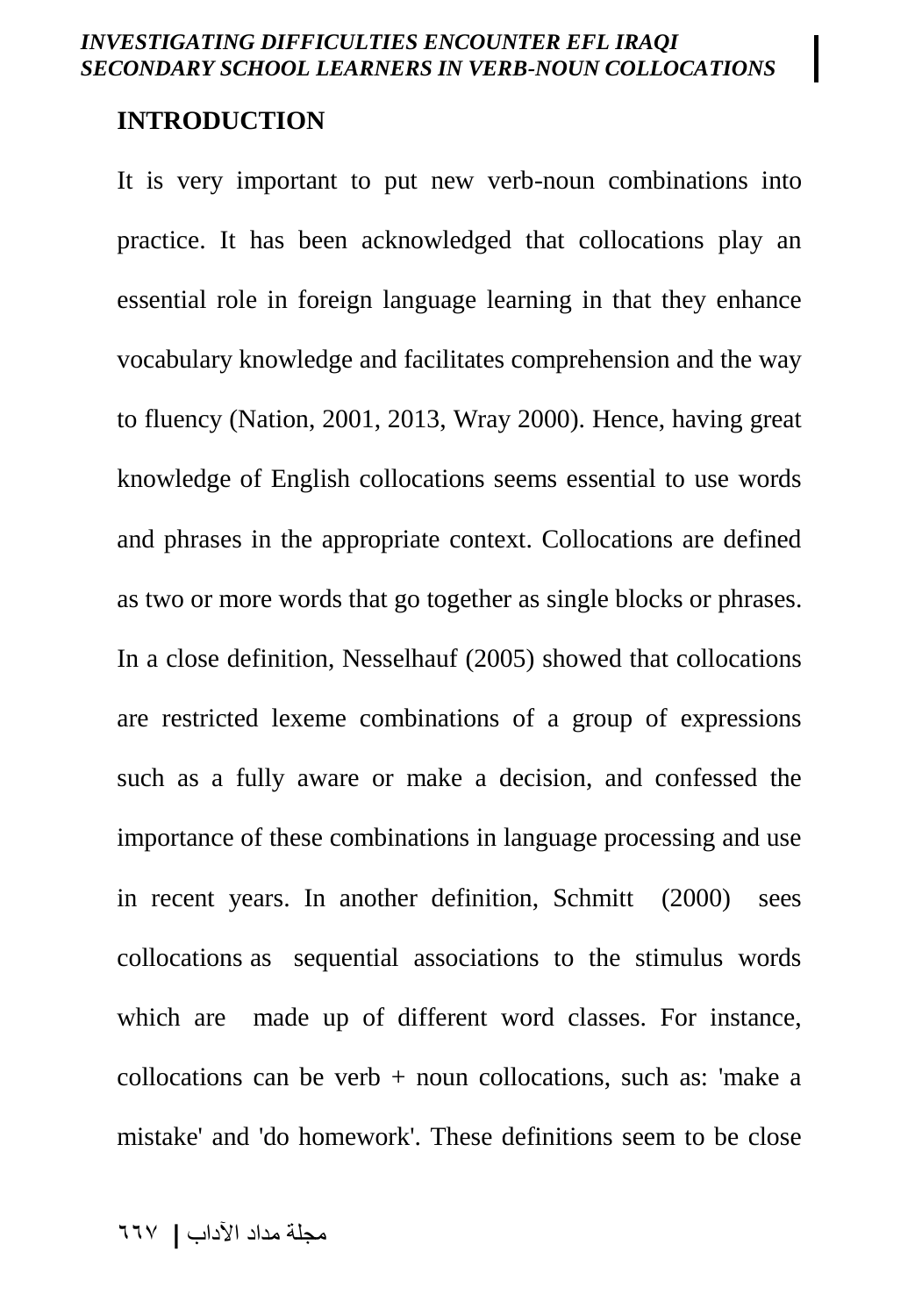to each other; however, the one adopted here is based on Schmitt (2000) and Nesselhauf (2005) in that collocations are restricted lexeme of sequential associations to the stimulus word. Based on this definition, the study will pay attention to restricted collocations rather than open or free collocations.

Regarding the types of collocations, there are many types of collocations. According to Hausmann (1989:1010) collocations can be classified into several types: verb  $+$  noun (e.g. commit a crime), adjective-noun (e.g. excruciating pain), noun-verb (e.g. lions shout), adverb-adjective (e.g. completely satisfied), noun + noun: a surge of anger), verb  $+$  expression with a preposition (e.g. burst into tears), and verb-adverb (e.g. wave frantically). These various types of collocations give an indicator that learning the collocational properties is a daunting and big challenge to learners. Hence, many of the lexical and grammatical errors that learners make may relate to these types of collocations. It is difficult to acquire an extensive knowledge of collocations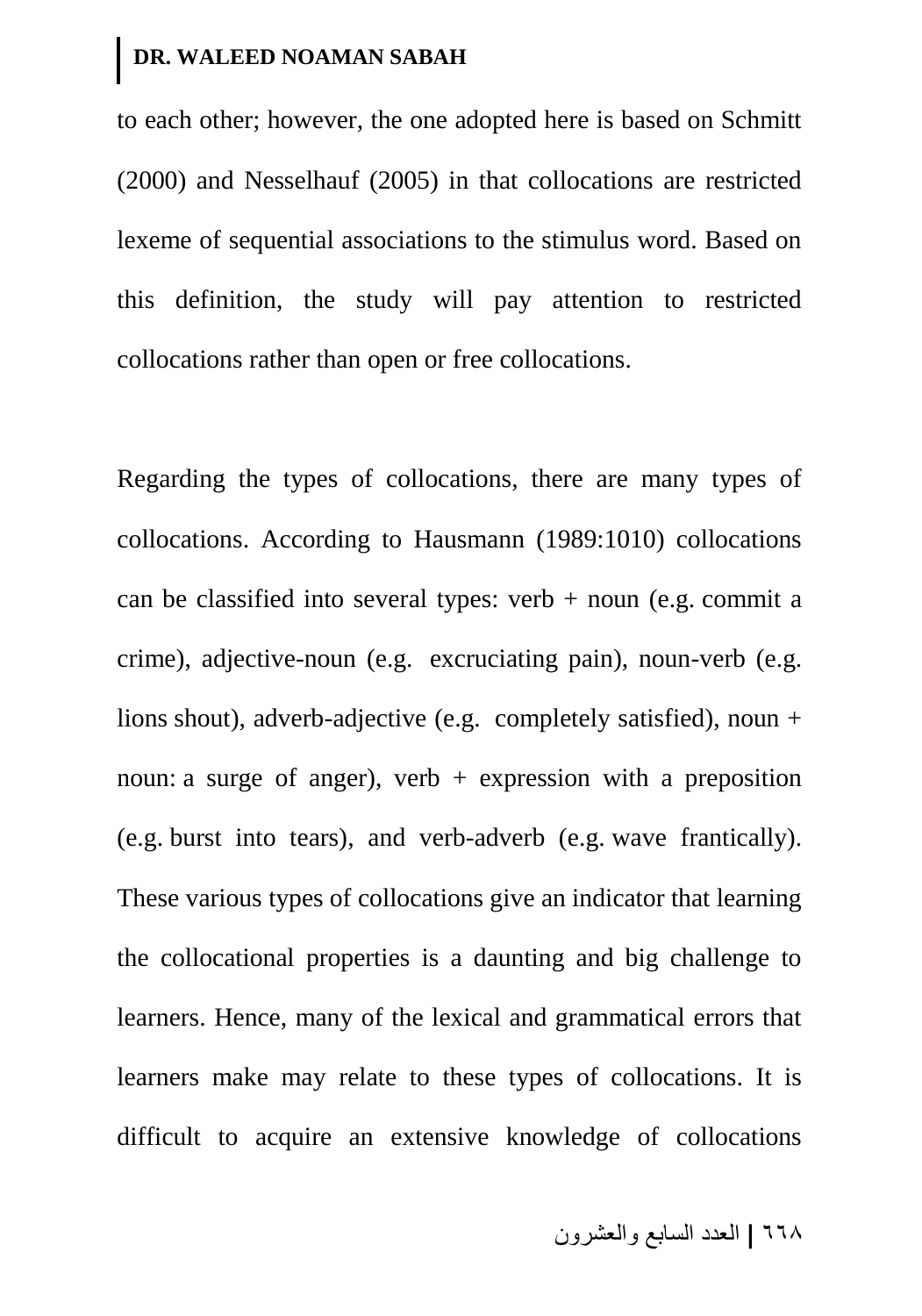(Franken, & Witten, 2010). From this perspective, it seems impossible to focus on all these types in one study. In particular, among these types of combinations, verb-noun collocations will be focused on in this study. Use verb-noun collocations seem to be challenging and confusing for learners. The previous research confirms that verb-noun collocation is the most challenging for learners to be acquired (Wei 1999, Boers, Demecheleer et al.2014, Mei-Hsing Tsai 2018). According to Boers, Demecheleer et al.( 2014), acquisition of verb-noun collocations (e.g. make a bed) is particularly problematic for learners. Similarly, Mei-Hsing Tsai (2018) confirmed that collocated verbs, especially verb-noun collocations are difficult for learners to be mastered.

Moreover, it was observed that verb-noun collocations are among the most frequent and common types of word associations in the Iraqi curriculum. In deciding what to teach, it is important to consider the frequency of words, since the most frequently used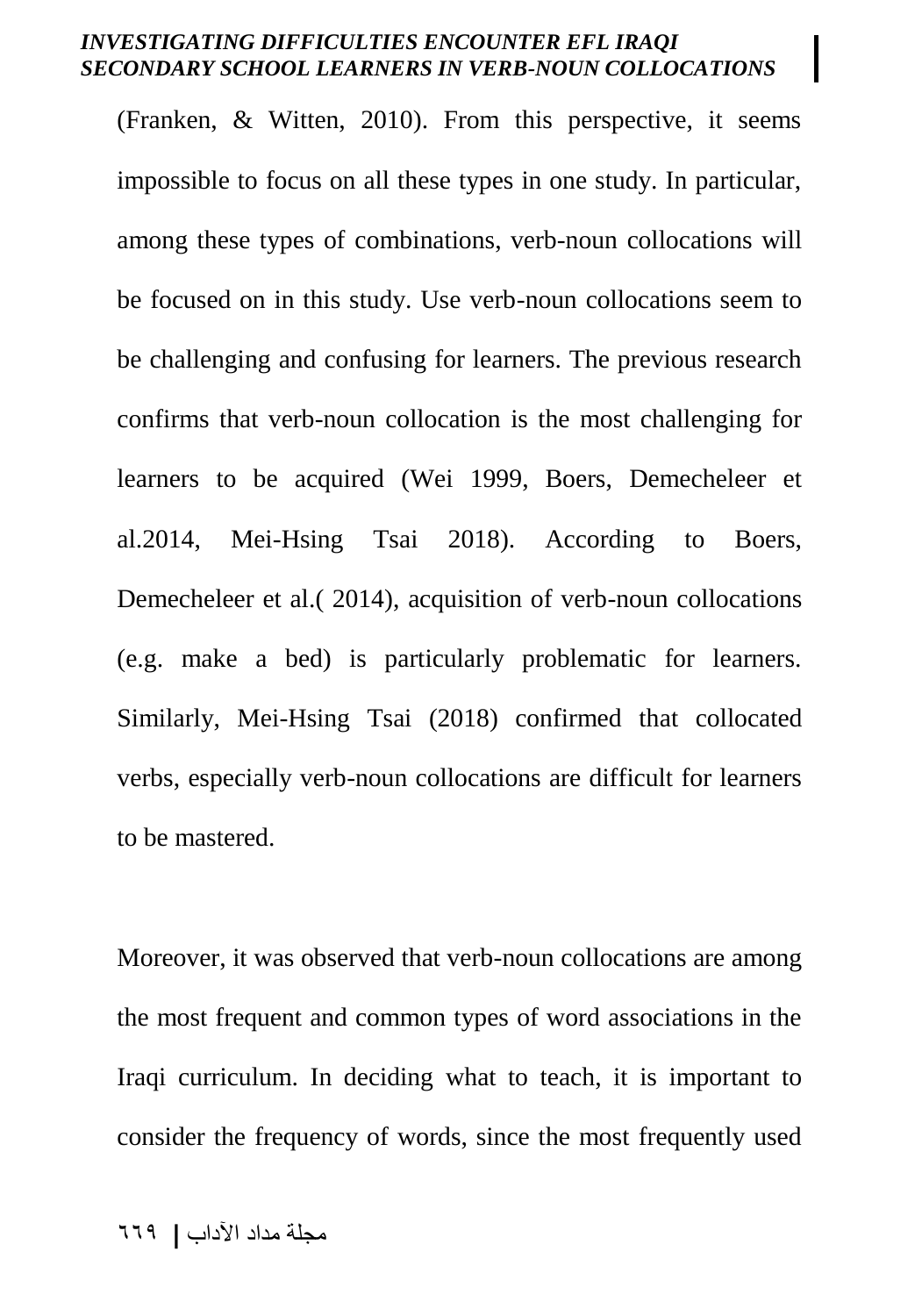collocations are most likely formed by equally frequent lexical items' (Wei, 1999:8). For example, Iraq textbooks for English as a foreign language (EFL) contain exercises on various types of collocations, with a focus on verb-noun collocations (e.g. do homework, make a mistake). However, this type of collocation is not carefully delimited as compare with other grammar- based activities. As a result, Iraqi EFL students are facing problems in matching verb-noun collocations and lack the lexical knowledge to do verb-noun combinations without making erroneous connections.

To date, although the rise of collocations has brought a new dimension into vocabulary learning, little research has been done on verb-nun collocations in the Iraqi EFL context. Despite the importance of many types of prefabs, collocations are still not treated satisfactorily in English language teaching today (Nesselhauf, 2005). Therefore, studies on verb-noun collocation are needed to be explored to help EFL learners to deepen their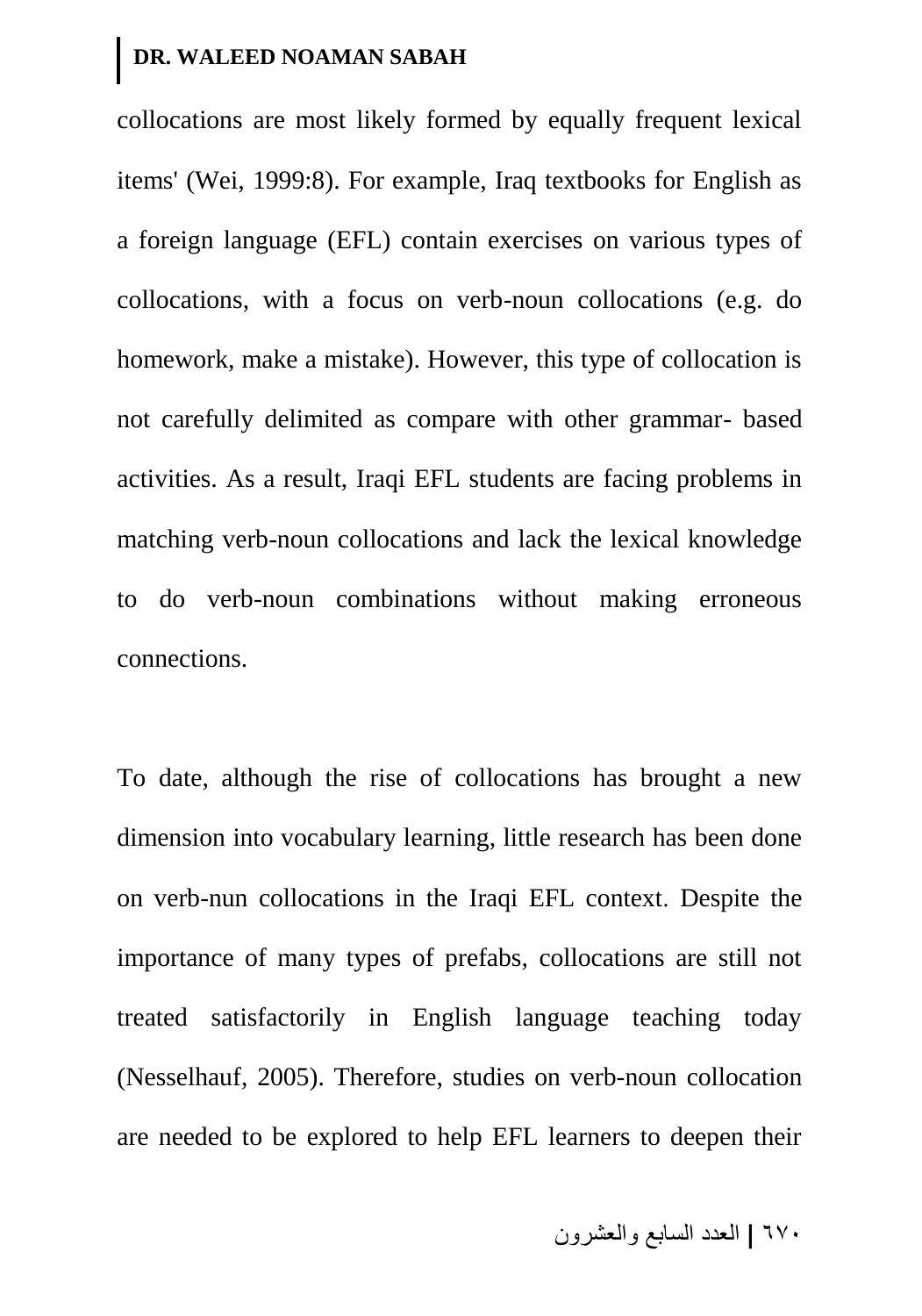vocabulary knowledge. In addition, it has been suggested that to take into consideration the difficulties learners encounter with collocations when devising pedagogical measures for certain types of prefabs (ibid 2005).

Hence, this study is different as compared with previous research in Iraqi contexts in that it will narrow down exploring the lexical difficulties from broad sense into this type (verb-noun) collocation. In addition, it will focus on qualitative methods of collecting data. Hence, the current research aims to identify the difficulties of ELF Iraqi learners in the oral production of verbnoun collocation.

## **LEXICAL DIFFICULTIES**

The previous research has been confirmed that lexical collocations including verb-noun collocations are a challenge to both ESL and EFL learners (Al-Zahrani, 1998, Mei-Hsing Tsai, 2018, Laufer and Waldman, 2011, [Ridha and Al-Riyahi, 2011,](#page-30-0) Sabah 2017). In this vein, the following research confirms the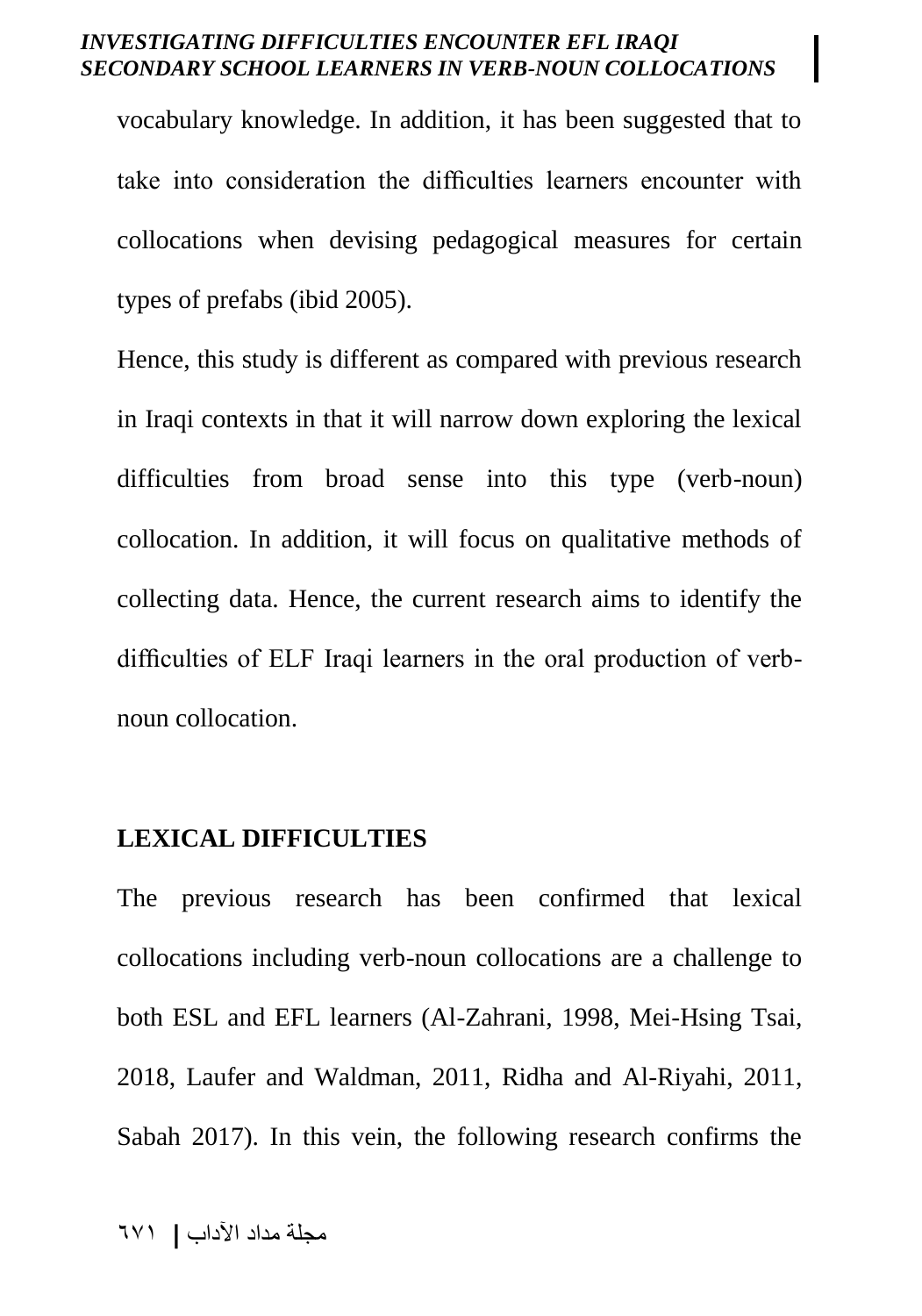importance of verb-noun collocations and their vital role in enhancing learners' proficiency.

For example, Al-Zahrani (1998) investigated the collocational knowledge of 81 Arabic-speaking learners and found a strong relationship between knowledge of verb-noun collocations and students' proficiency. In addition, he showed these learners made verb-noun erroneous connections in the blank-filling verb-noun collocations test. In the same vein, Mei-Hsing Tsai (2018) investigated the effect of concept-based instruction and formfocused instruction of 41 Taiwanese English majors and non-English major's learners on collocations and found that both concept-based instruction and form-focused instruction had a positive effect on enhancing verb–noun collocations in both acquisition and retention, but concept-based instruction showed a deeper understanding of verb–noun collocations.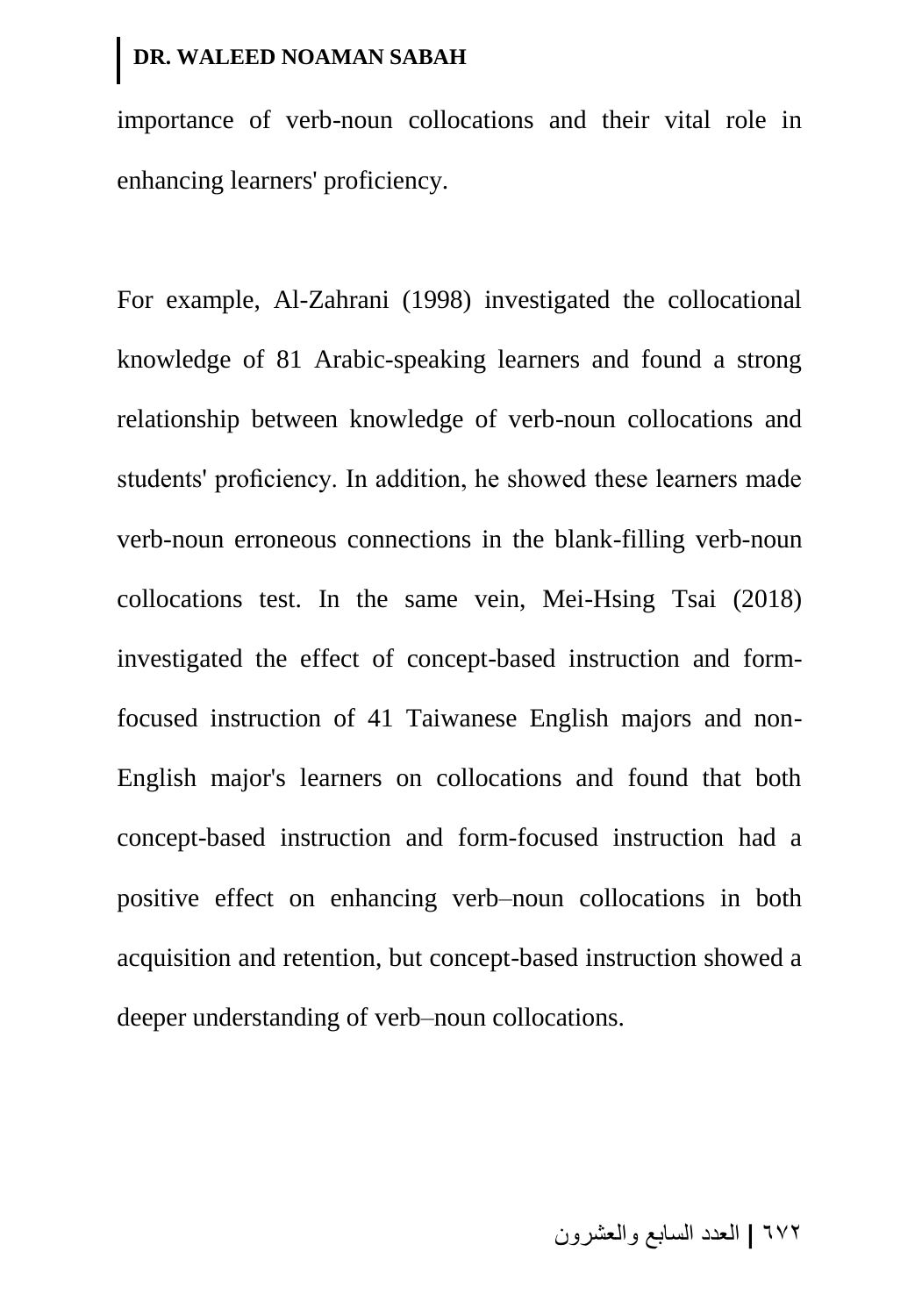Regarding identifying the difficulty of verb-noun collocations and sources of these difficulties, Laufer and Waldman (2011) found that native speakers of Hebrew produced far fewer verb– noun collocations than native speakers of English, and their errors were interlingual ones. Similar to Hebrew, Shehata (2008), Hama (2010) and Ridha and Al-Riyahi (2011) found that the negative transfer from Arabic (interlingual) represents a big challenge to Iraqi EFL students.

Other studies identified the lexical errors, for example, [Ilmiani,](#page-30-0)  [Solichin et al. \(2021\)](#page-30-0) investigated the errors of recount composition based on four types of error (Omission, Misordering, Misformation, and addition) adapted from (James's 1998) taxonomy. The result showed that misformation (35.25%) was the most frequent error type, followed by omission (28.96%), Misordering (25, 96 %.), and finally addition (9, 84%). In the Iraqi context, among seven types of collocations, [Ridha](#page-30-0)  [and Al-Riyahi \(2011\)](#page-30-0) found that Iraqi EFL students made the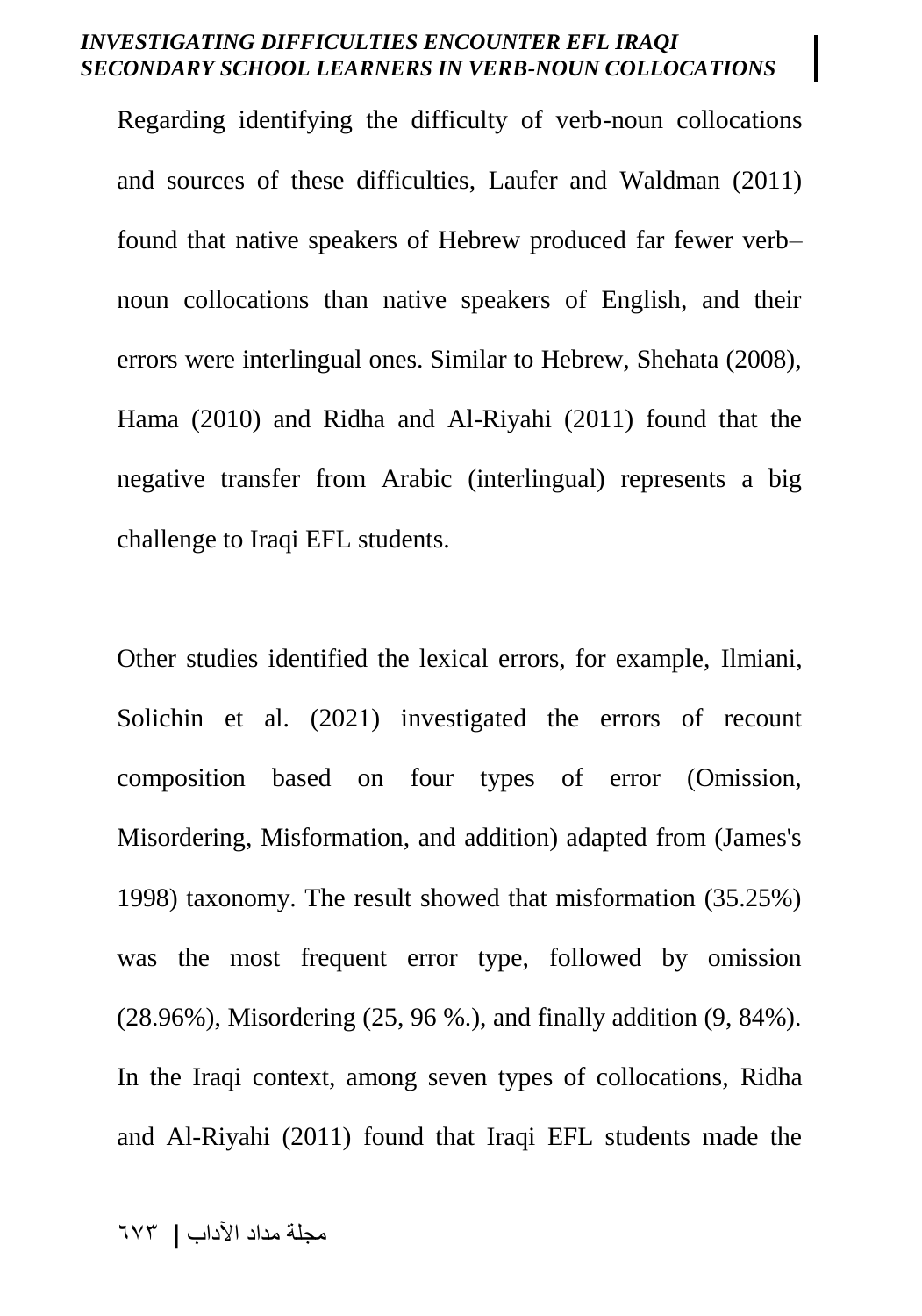most frequent errors in verb- noun collocations (33, 76 %), followed by adjective-noun errors (24, 84 %), then noun-verb (22, 29%). While the other four types accounted for the percentages as follows: noun-noun (6, 37%), adverb-adjective (3, 18%), verb-adverb (3  $\cdot$ 82%), and noun-noun (5, 73%).

In another study which is not very copious current and previous research, but it has some similarities with the current research in some perspectives, [Putra and Suhardijanto \(2019\)](#page-30-0) explored Indonesian learners' production of verb-noun collocations. They found that there were 21.5% errors in collocations, 56% from the wrong choice of verbs, 32% from grammatical errors, and 12% from the wrong choice of nouns.

From the review of studies presented above, we conclude that collocation is an important productive aspect of proficiency; therefore, it is important to know the way in which words are combined together to avoid errors. These studies indicated that a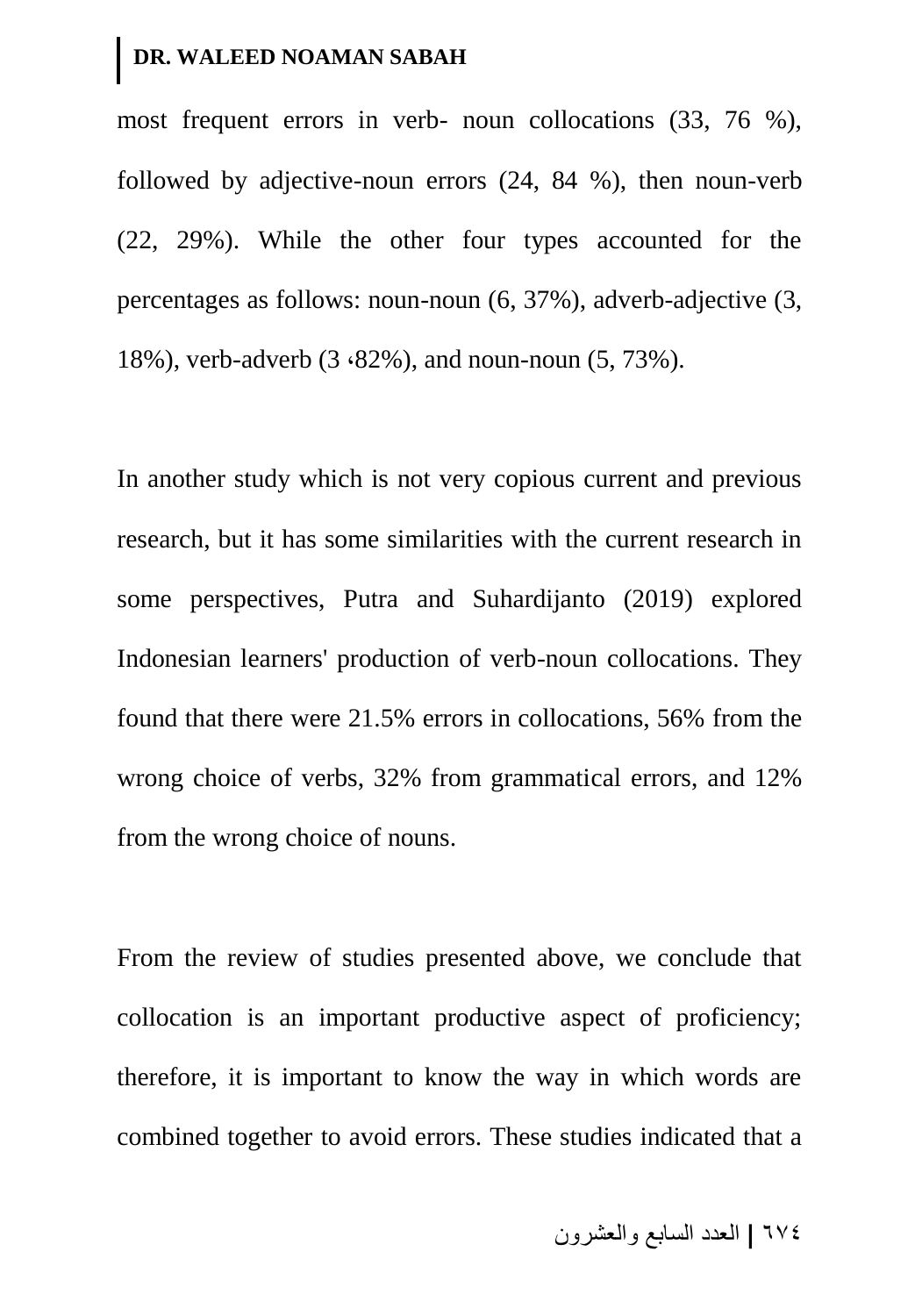lexical difficulty represents a problematic and challenging issue among ESL and EFL learners and the lexical errors are not accidental or random. Lexical errors "respond to systematic causes that can be accounted for in the analysis of the language sample" (LIach, 2011:74). Hence, the current study attempts at finding these causes and present a better explanation for the lexical errors encountered by Iraqi EFL learners.

To sum up, as compared with the past studies, two types of lexical errors as classified by James (1998) which belong to semantic errors in lexis will be focused rather than focus on form. This study is similar to Putra and Suhardijanto in that both are focused on the oral production of verb-noun collocations, but they are different in methods of collecting data and analysis methods. These studies pay attention to the oral production of verb-noun collocations rather than written language as shown by most of the previous research. Therefore, oral production data analysis still rarely gets researchers' interests. Therefore, the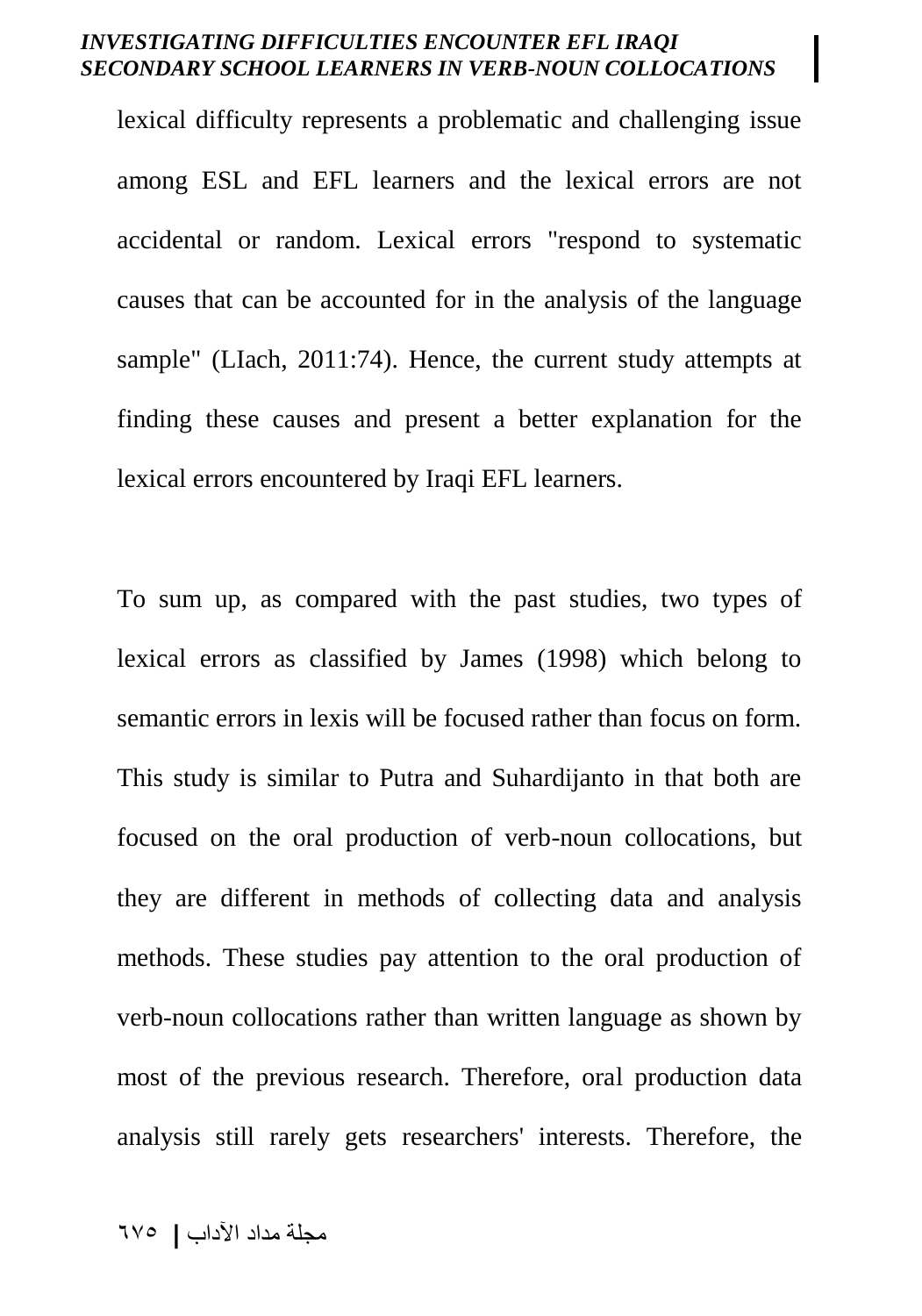current study attempt to fill a gap in the oral productive of verbnoun collocations and focus on verb-noun collocations as a separate type, additionally, qualitative data analysis will be used rather than quantitative ones.

### **ERRORS TAXONOMY**

As shown in the above mentioned previous research, errors are classified under many types such as misformation, paraphrase, collocations, derivational errors, confusion of semantically similar words, and verb confusion. Carrio´ Pastor 2004 in LIach, 2011:77) classified errors into six types as follows: 1) Formal errors which derive from the confusion of two similar words, 2) Wrong word formation, which includes: word invention, borrowing from the  $L1$  relexification or adaptation of an  $L1$ word into the grammatical conventions (orthographic, phonetic and morphologic) of the  $L2<sub>c</sub>$  and linguistic calque. 3) Lexical distortions because of the following: omission, addition wrong ordering of letters within the word, and wrong choice of two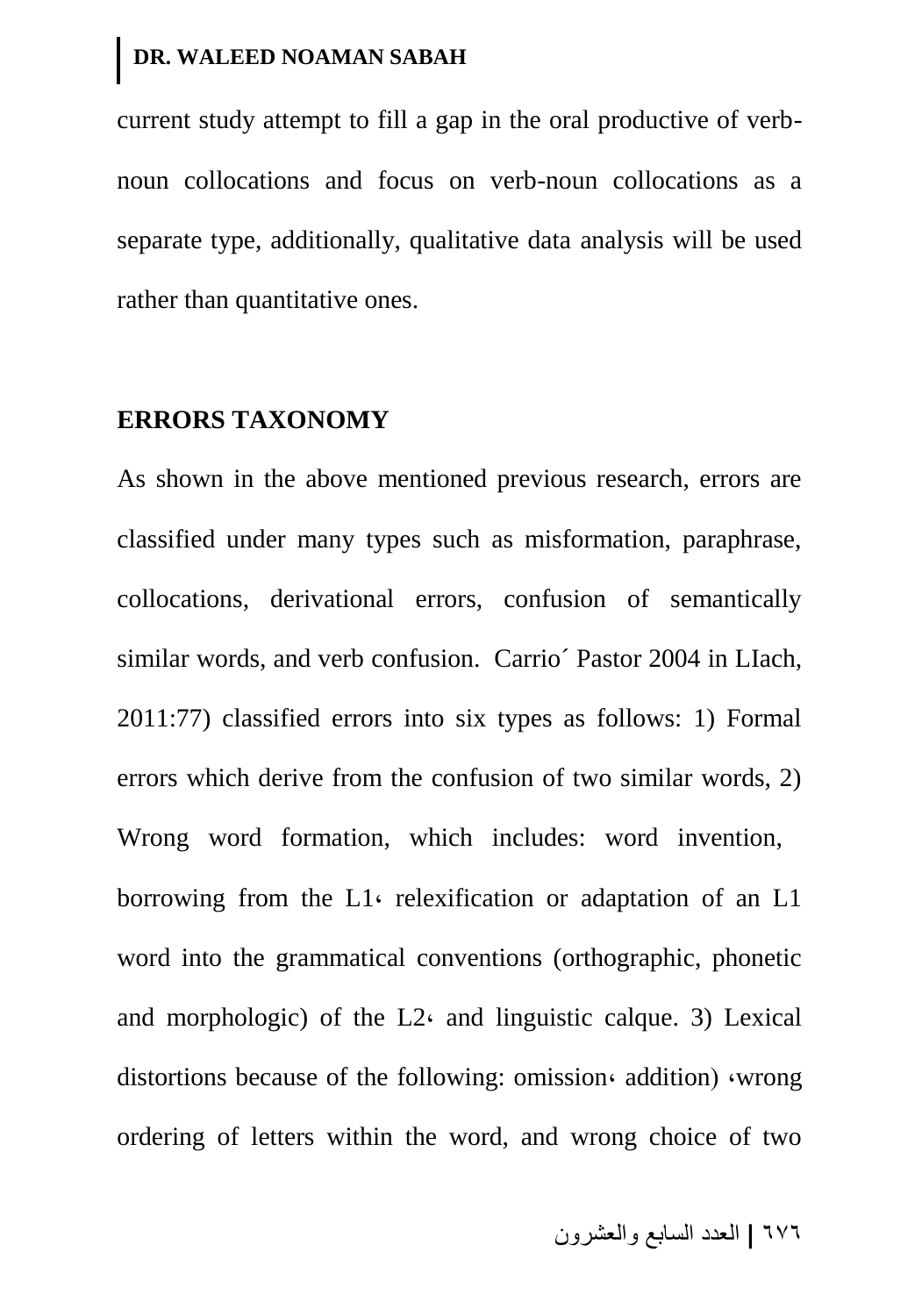similar words, 4) use of base words (hyponym) instead of superonym (more specific word), 5) Collocational errors, 6) Wrong lexical choice because of semantic relatedness.

In another important classification, James (1998) shows the distinction between form-and content-oriented lexical errors as shown in the following figure:



Figure 1: Classifying Lexical errors in James (1998: 142154)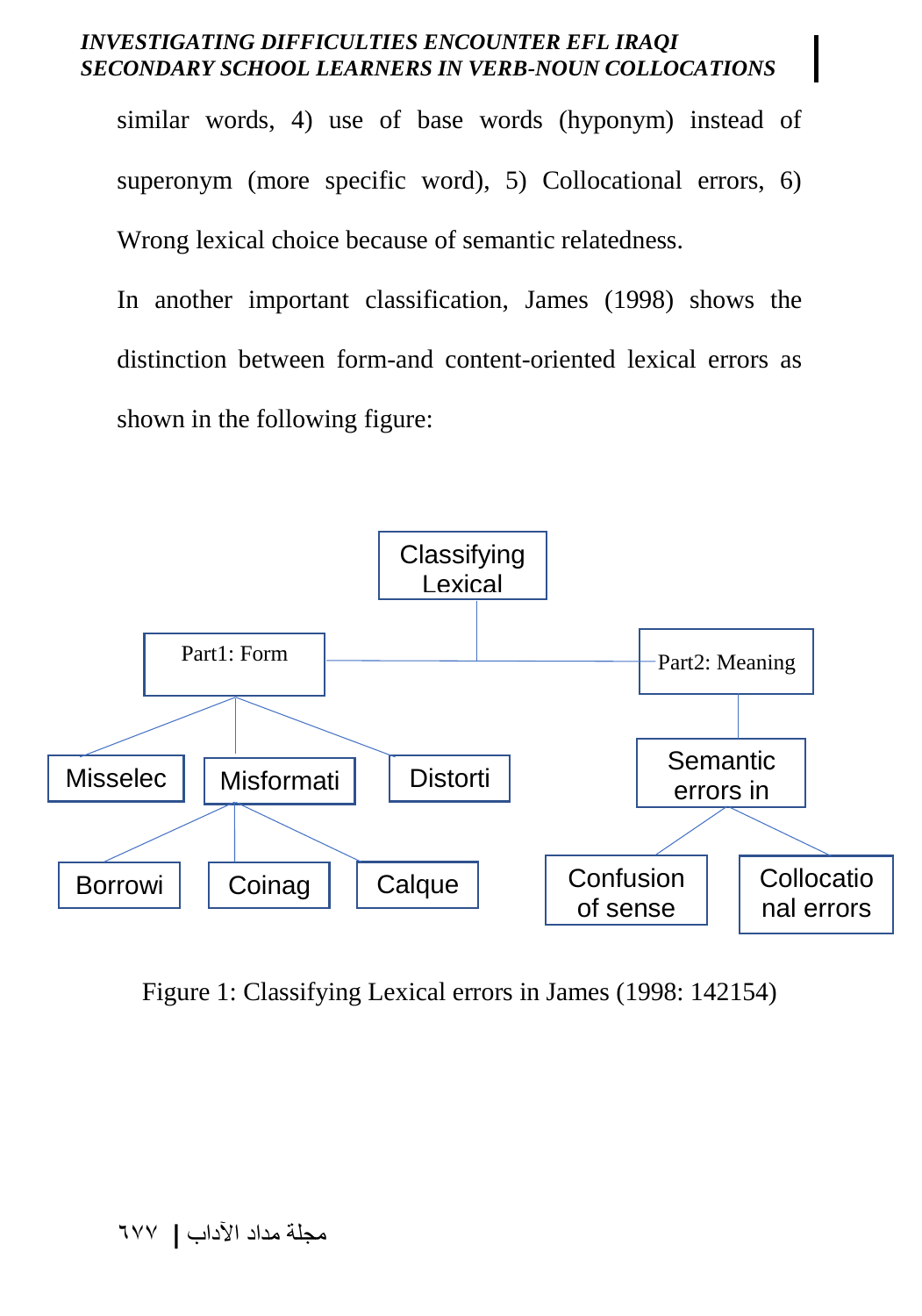Figure 1 is considered as an essential source for this research, and thus, lexical errors are classified and presented in light of this figure. As part two shows, this study adapted the meaningoriented lexical errors taxonomy (Semantic errors in lexis). In other words, the current study focuses on the two types of lexical/semantic difficulty as classifies by James (1998). These types are shown as follows: 1) Confusion of sense relations and (confusion of sense relations because of semantic relatedness) and 2) Collocational errors (result from the association of two words which in native usage do not go together).

### **AIMS OF THE STUDY**

The present study aims to identify the difficulties of ELF Iraqi learners in the production of verb-noun collocations. In addition, it attempts to identify the factors that contribute to the difficulty of (certain) collocations.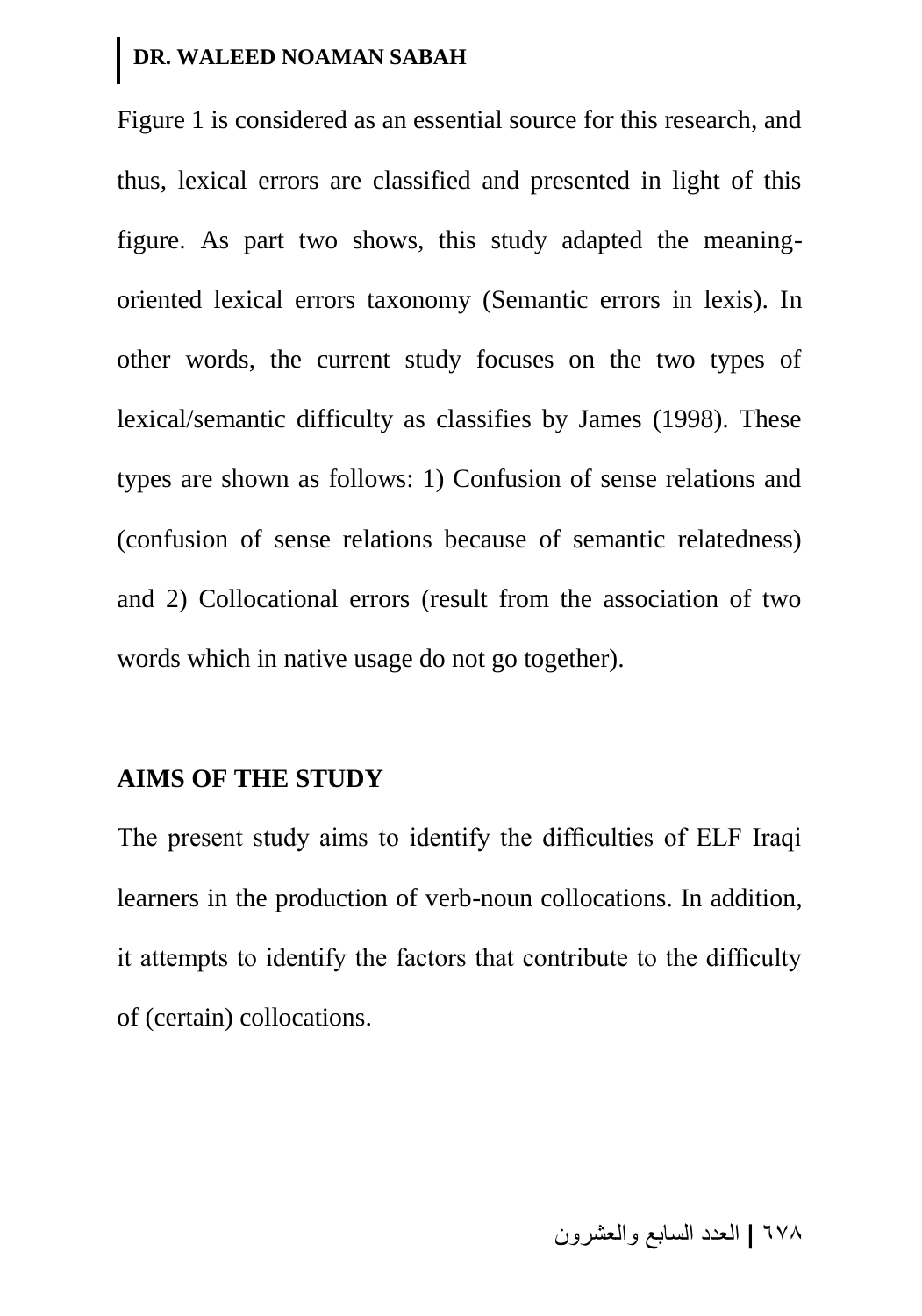# **RESEARCH QUESTIONS**

- 1. What are the difficulties encountered by EFL Iraqi learners in verb-noun collocations?
- 2. What are the sources of difficulties encountered by these learners in verb-noun collocations?

### **THE STUDY**

### **PARTICIPANTS**

27 fifth-year students, from the Iraqi school in Malaysia, have participated in the study. All these students were observed during the lessons focusing on verb-noun collocations. 12 of them have been selected randomly to participate in an interview. They have been taught English for approximately 9 years. They were similar in age, rating from 17-19 years.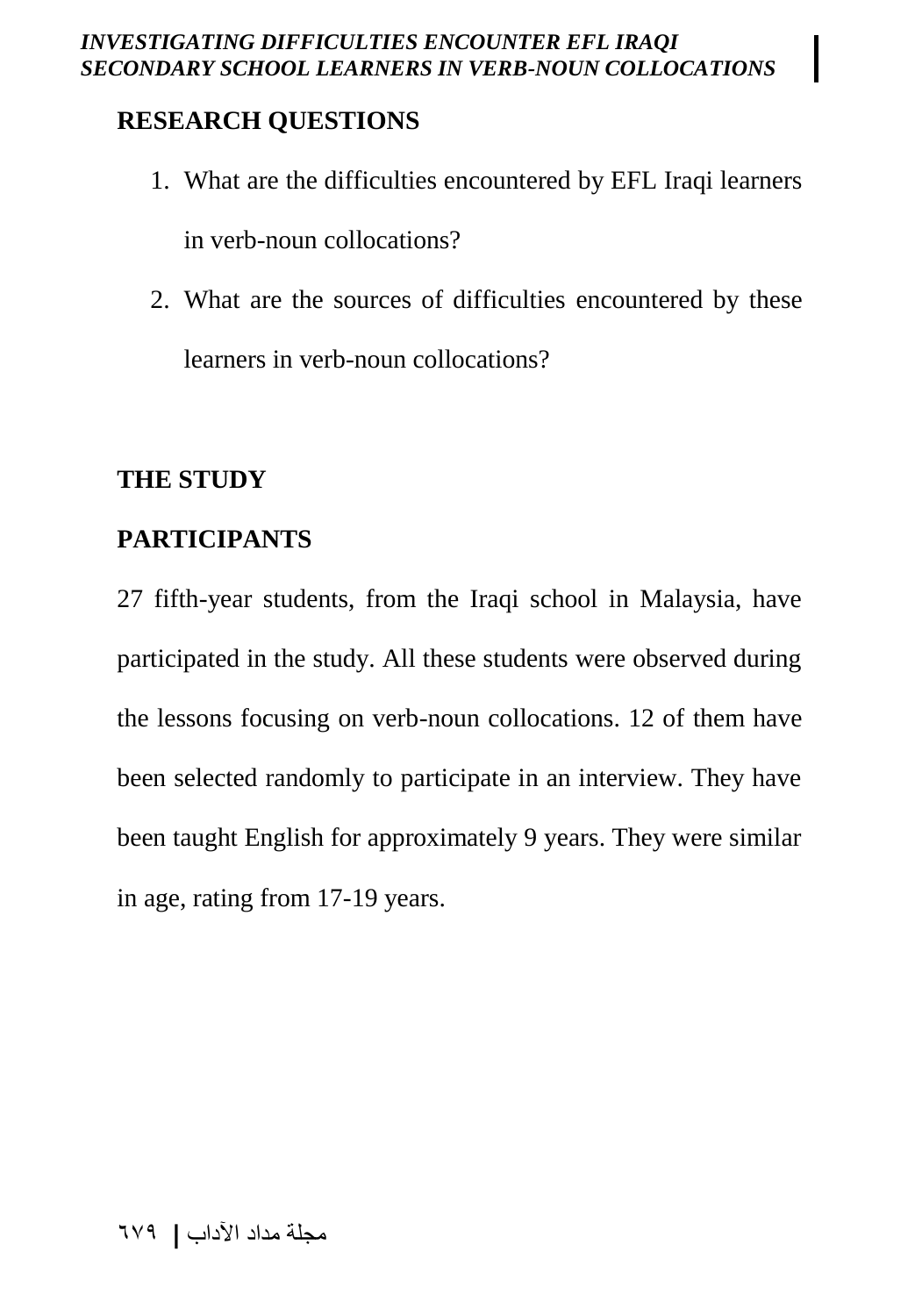### **INSTRUMENTS**

To achieve the objectives of this study, data was collected and analyzed using qualitative methods. A total of 12 subjects at the Iraqi school in Malaysia were interviewed in this study. These students were interviewed about the difficulties encountered when learning verb-noun collocations which are already provided in their secondary school textbooks. The study focused on the oral production of verb-noun collocations in common delexicalised verbs (empty verbs) such as do, make take, and have as being the most frequent verb-noun combinations. The study bases its data analysis on the taxonomy of the semantic error types by James (James 1998: 151-155). Data were categorized into two main themes: difficulties in verb-noun collocations and sources of difficulties in verb-noun collocation.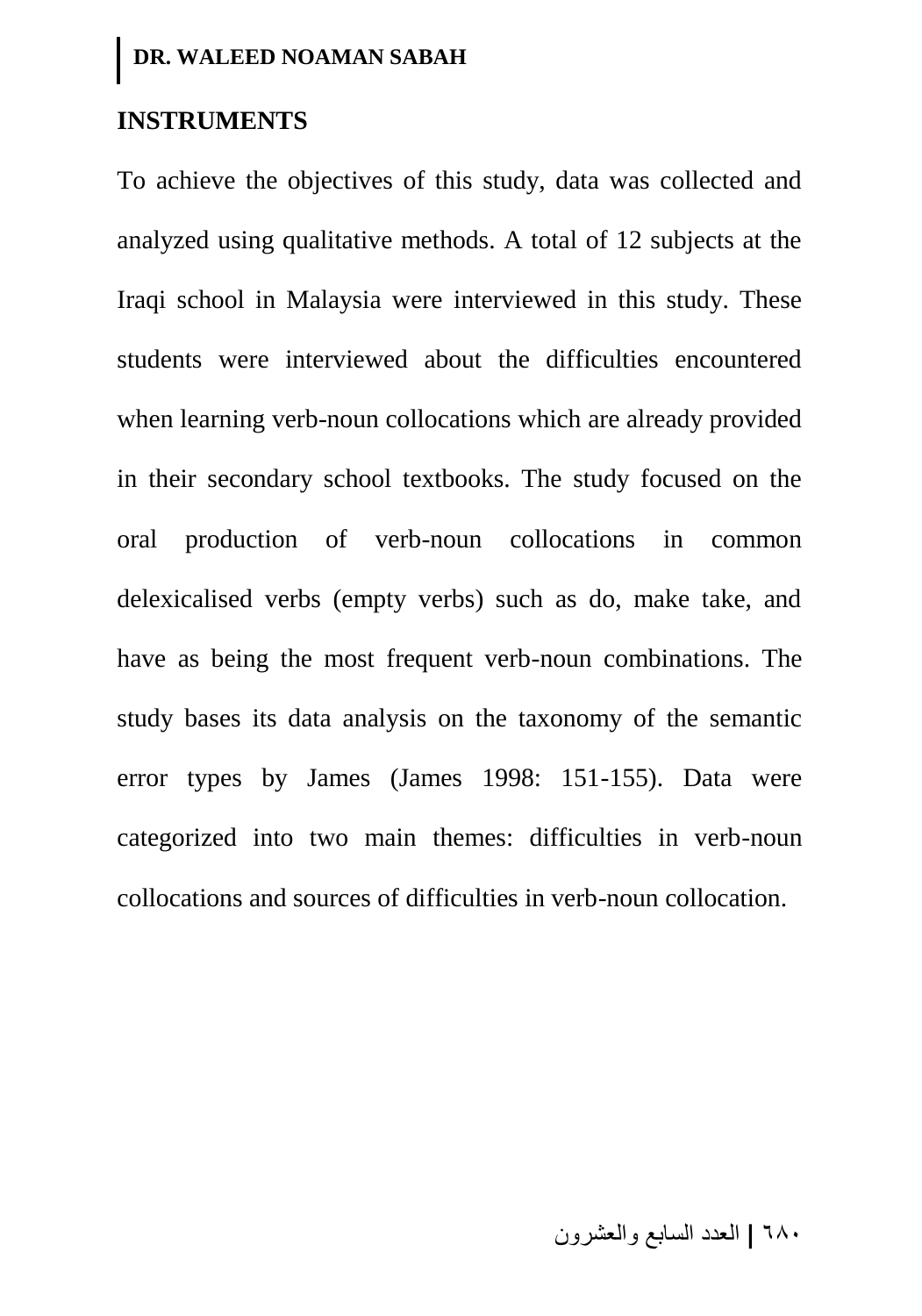### **RESULTS AND DISCUSSION**

The results report and discuss the difficulties faced by Iraqi EFL learners in verb-noun collocations. In particular, classroom observation and an interview were used to find out about the difficulties encountered by these learners when learning their verb-noun collocations which are already provided in their textbooks.

### **DIFFICULTIES IN VERB-NOUN COLLOCATIONS**

The results showed that Iraqi learners' faced many difficulties in their use of verb-noun collocations. As a consequence of these difficulties, the learners produced unsatisfactory verb-nouncollocations. This finding is in line with a lot of previous qualitative research. For example, as compared with other types of collocations, [Ridha and Al-Riyahi \(2011\)](#page-30-0) showed that Iraqi EFL students made the most frequent lexical errors in verb+ noun collocations (33, 76 %). Similarly, Al-Zahrani (1998) showed that Saudi Arabia learners made verb-noun erroneous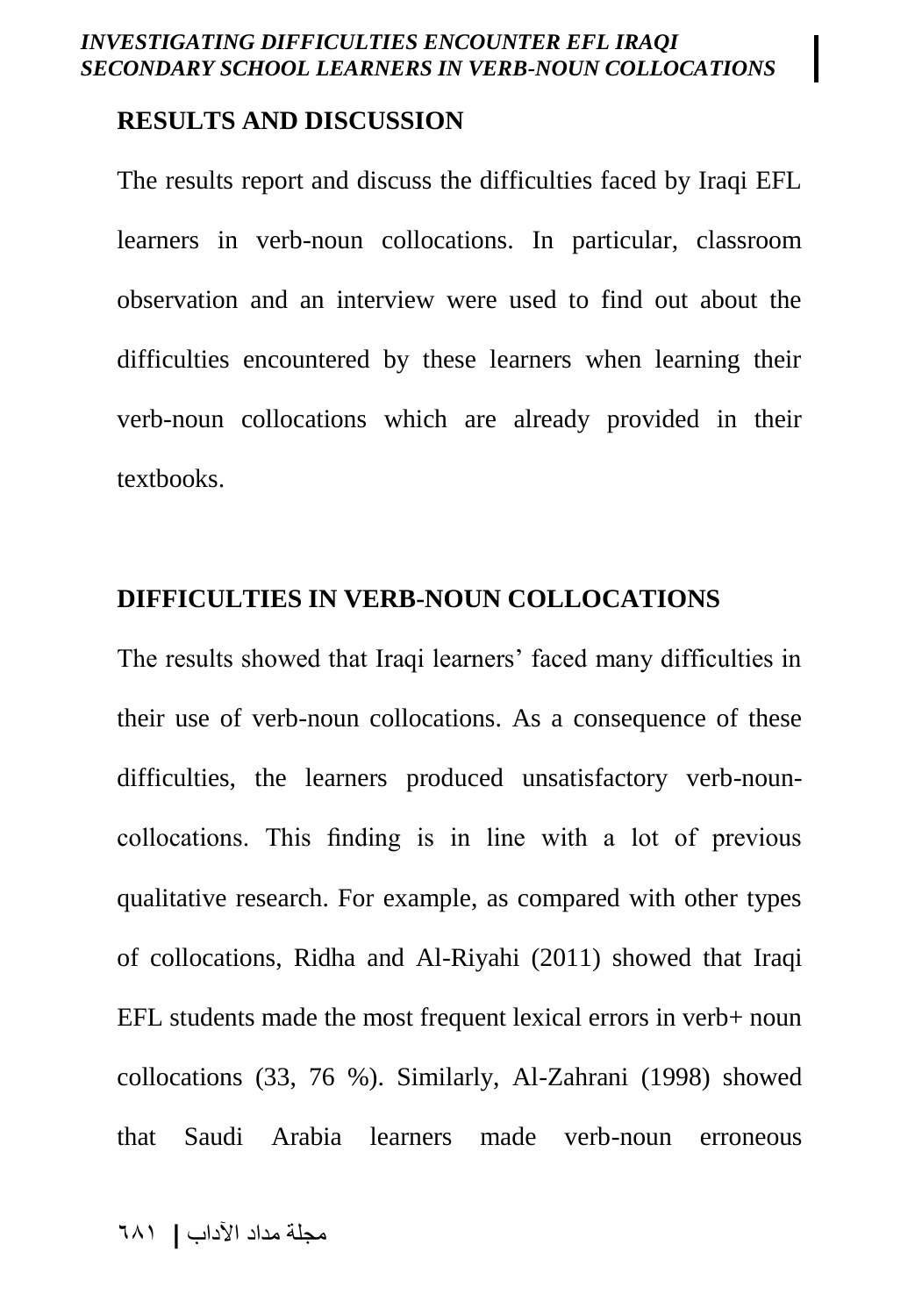connections in their test. In some respects, learners' responses resemble each other in that all of the subjects reported that verbnoun collocation is a laborious and daunting task. The participants reported about their verb-noun collocations' difficulties as follows:

Int.2

"ما عندي تفصيل عن بقية االنواع, لكن اشوف الفيرب ناون )الفعل واالسم( صعب كلش الن اواجه صعوبة بربطهن من اكتب او اتكلم".

Translation:

(I do not have a detail about the other types of collocations, but the verb-noun is too difficult. I found it is difficult to combine them (verb and noun) in writing or speaking).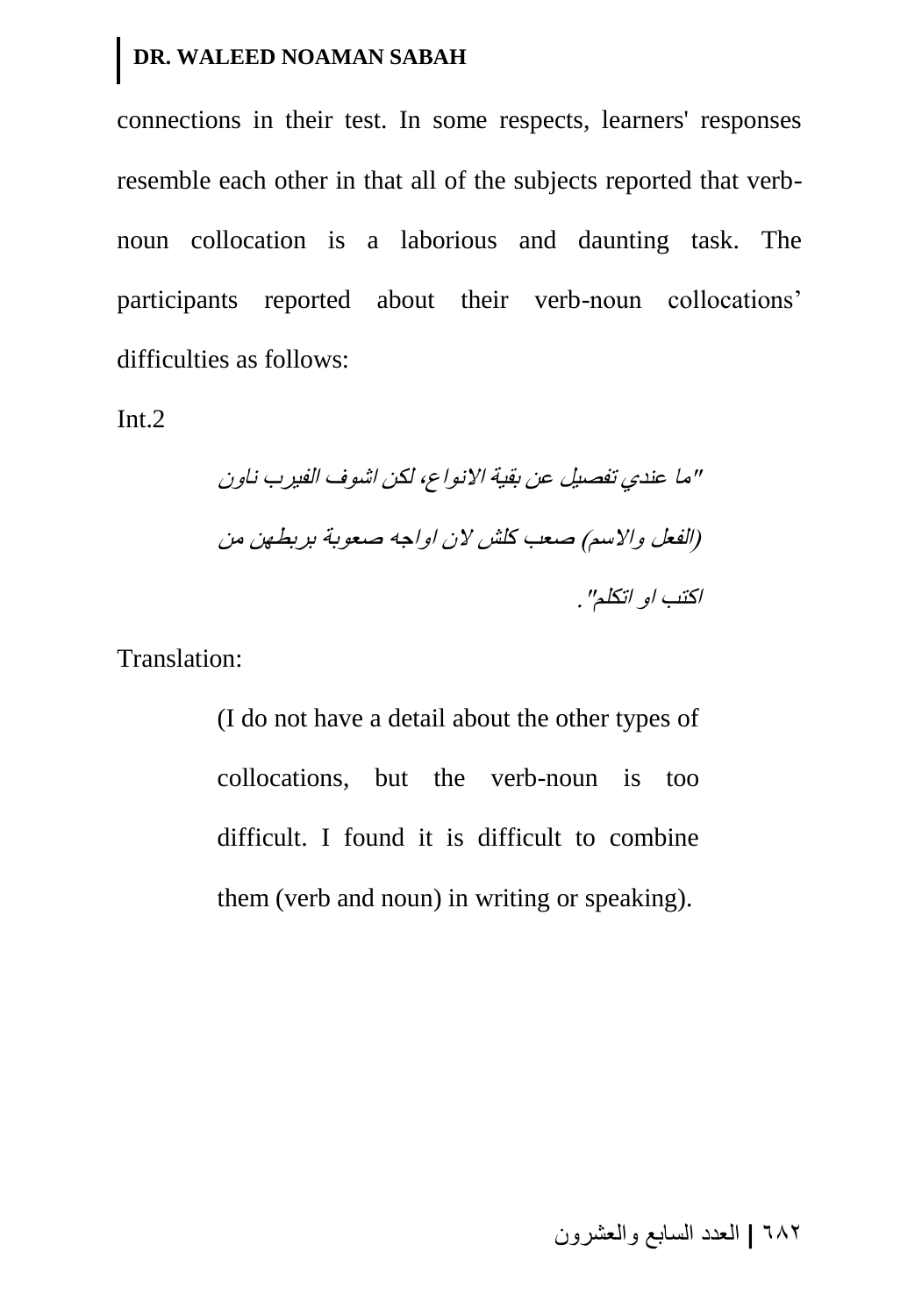Int.6

"انا اتردد من اريد استخدم الكلمات بجمل الن اواجه صعوبة شون اربط الكلمات وي الكلمات االخرى , ما اكو قاعدة محددة نستخدمها حتى نربط االفعال وي االسماء".

Translation:

(I hesitate to use words in a sentence because I don't know how to combines words. There is no certain rule to be used to combine verbs with nouns).

Int. 8

"ما عندي فكره واضحة عن االسم وما جنت اعرف يسمون ترابط الفعل باالسم متالزمات , الفعل واالسم , ما درسونا عليها المدرسين بالتفصيل , ندرسها حالها حال اي تمرين كلمات بدون ميفصلون".

(I don't have a clear idea about the name (collocation). I don't know combining a verb with a noun called verb-noun collocations. Teachers didn't instruct us about collocation;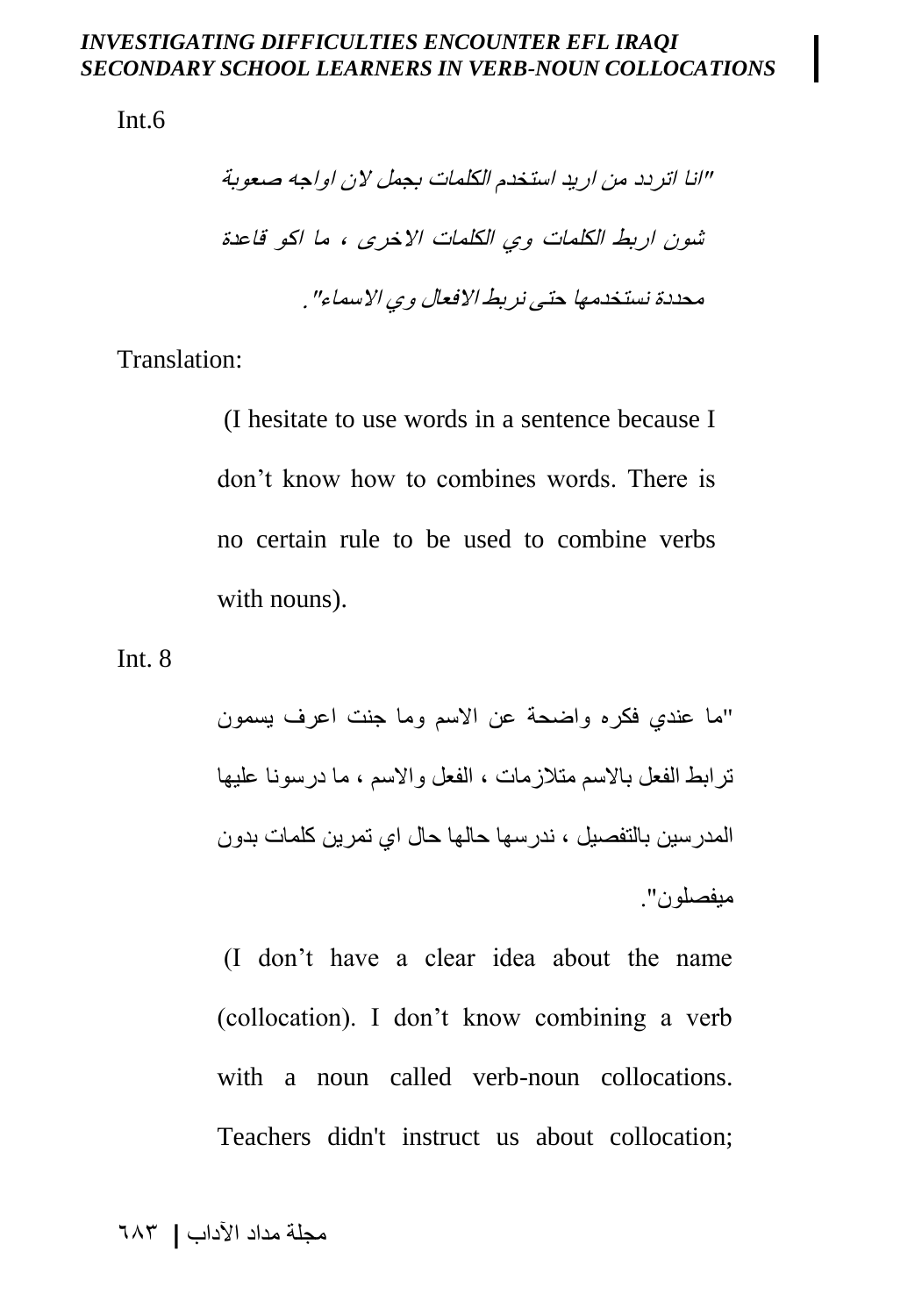they teach us collocation as a vocabulary exercise without details).

As a result of this difficulty, these participants produced infelicitous verb-noun collocations. For example, interviewee 3 reported:

> (نفس الشي وما استطيع اميز بيناتهم بسهولة". make and) do "اني هواي اخبط بين ميك ودو(.

Translation:

(I'm always confused in using make and do since they are deemed to be the same (synonyms), thus I cannot recognize them easily).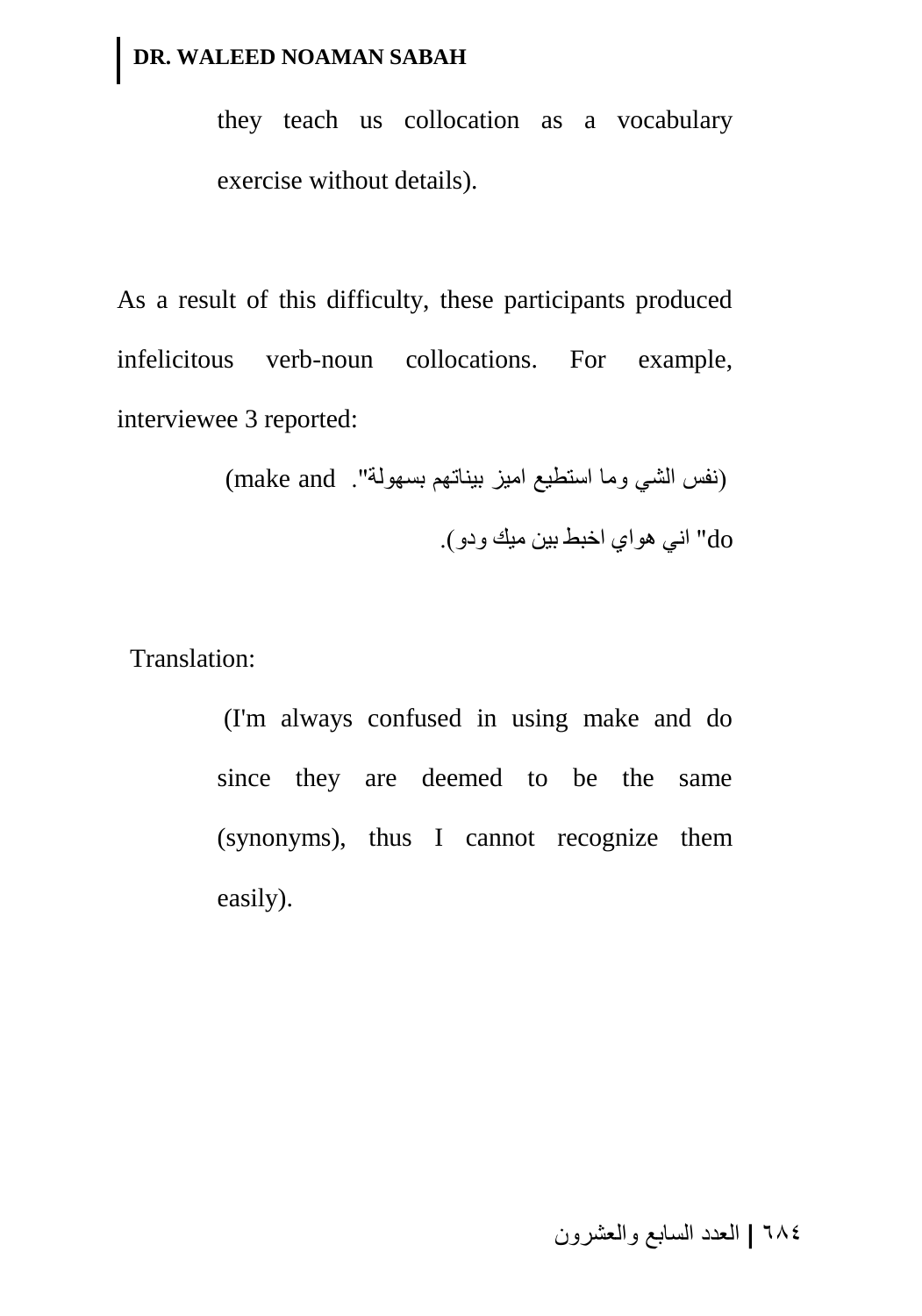Int. 3

اكيد راح اكول هو سوه جريمه او عمل جريمة وهاي نستخدم هذا العبير بحجينا يوميا فننقلها لالنكليزي , دائما فكر بالعربي "واترجمه انكليزي".

Translation:

(Of course, I will say he did a crime or made a crime. We use this expression in our daily talk, thus we transfer it to English. I always think in Arabic and translate it into English).

Additionally, the learners were observed to be perplexed to choose the proper verb-noun collocations. For example, they were observed to be confused when they asked to collocate did or made mistake in the sentence **"I ….. a lot of mistakes in the test"**. Several subjects used did instead of made and one subject used the correct verb made and justifies his use as a guessing method, while, another subject justified their use of made as a transfer method from their native language. An explanation for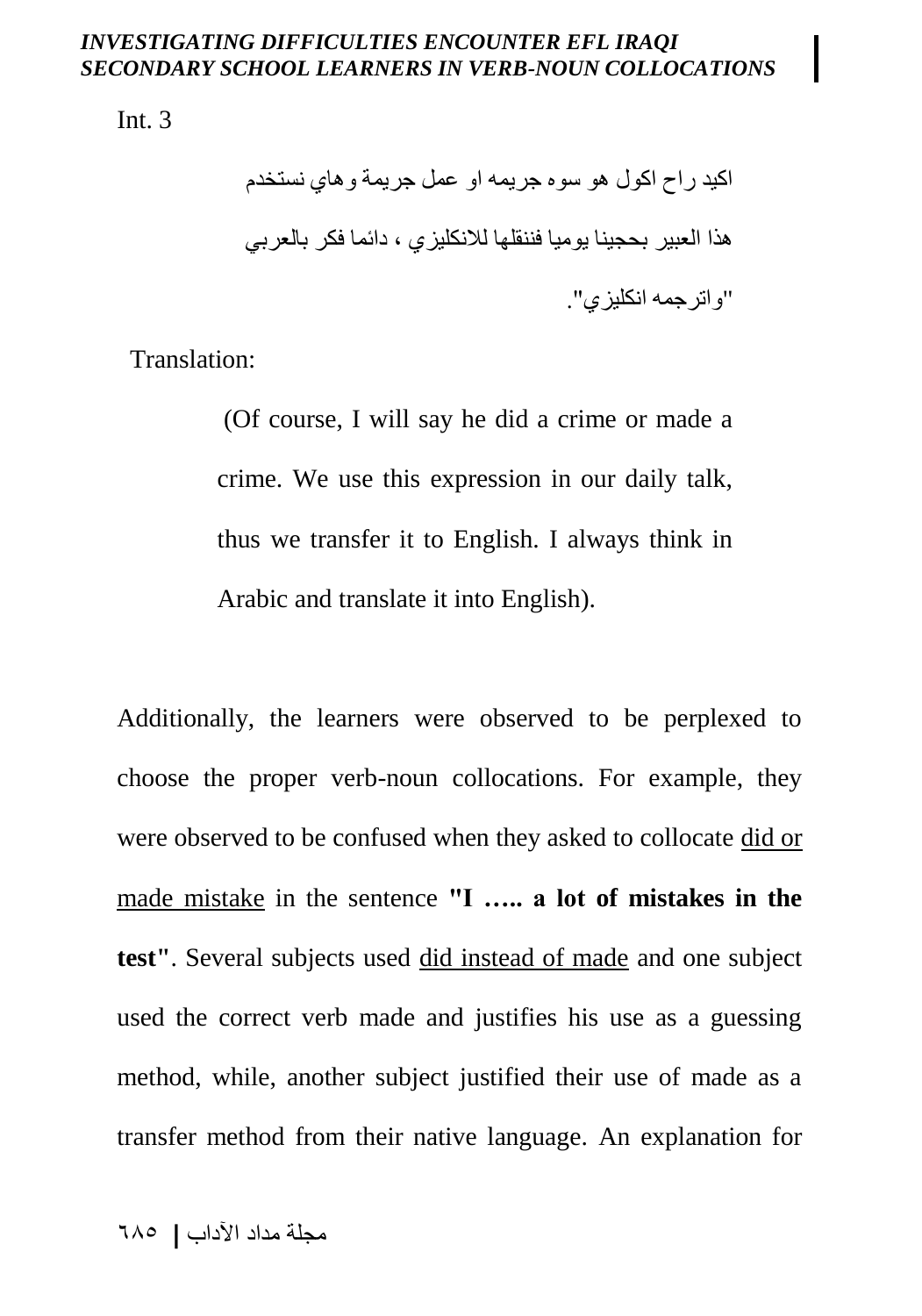these learners' confusion regarding the use of make instead of do or vice versa may be because make and do have the same Arabic Iraqi colloquial equivalent, therefore they use them interchangeably as synonyms.

Moreover, these subjects were observed to produce other infelicitous collocations. For example, when they asked to collocate "do/make or write" with "homework", they used "make or write homework but not do homework". Some of these subjects used the verb "solve homework" (to mean they find an answer to homework). This indicates that they do not have an idea about the verb-noun collocation "solve a problem/puzzle but not solve homework". This indicates that these subjects resort to their native language when they answer or use these collocations. It is obvious that these students translate the literal meaning of "يحل " solve" in a very common sentence in Arabic like "يحل" " مشكلة تحل مشكلة ت $\text{War}$  never solves anything), and they transfer it into English. In Arabic, the word solve can be collocated with a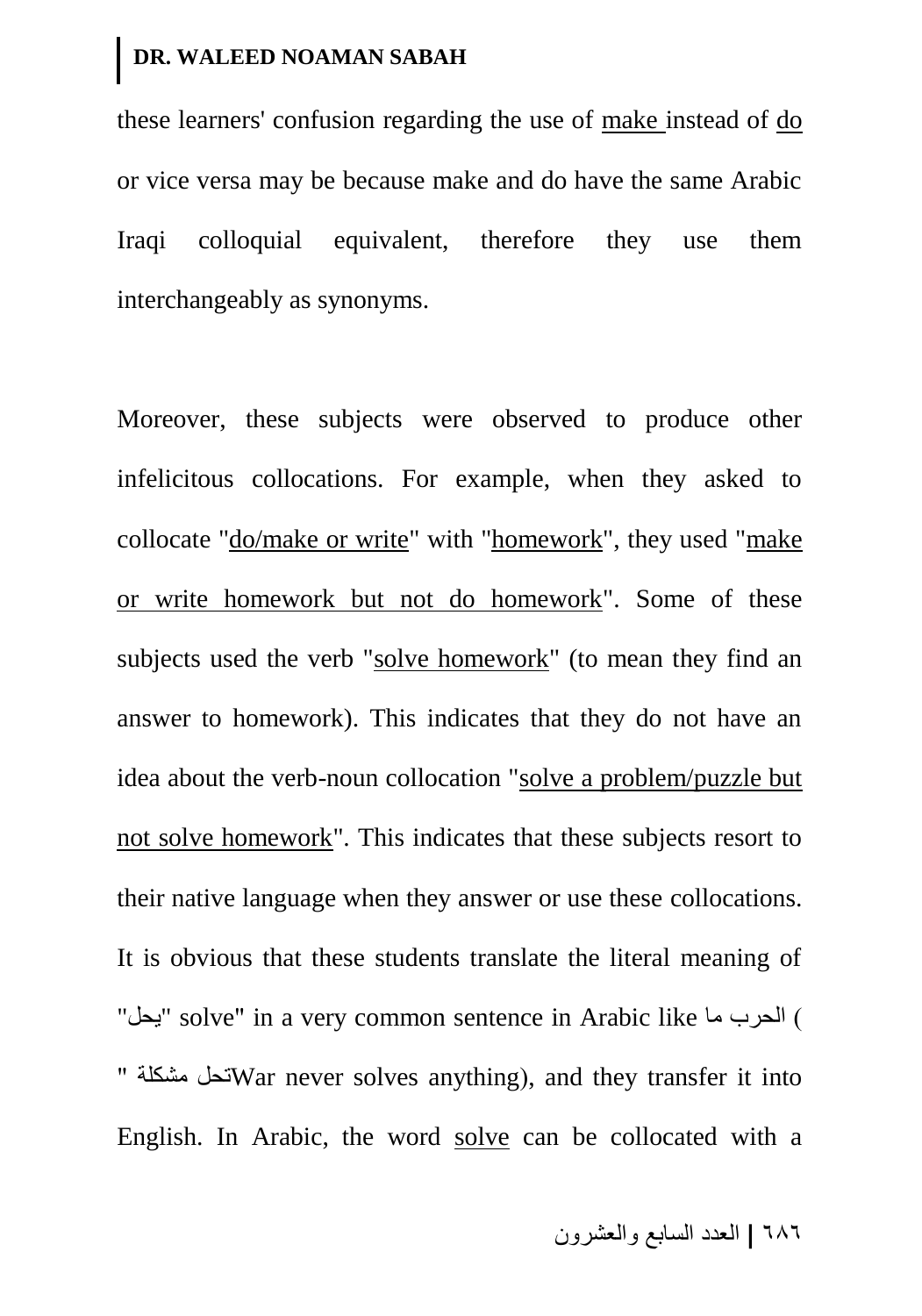problem (social and mathematics) and also with homework. Therefore, it seems very important to do a lot of research on the similarities between English and Arabic equivalents.

The subjects' extracts above show the improper use of verb-noun collocations. These extracts show that these difficulties are attributed to subjects' inadequate collocational knowledge and insufficient classroom instruction on verb-noun collocations. Al-Zahrani (1998) find out those Arabic-speaking learners have a shortage of collocational knowledge and attributed their errors to overgeneralization.

In other words, these subjects seem to be not aware of verb-noun collocations in that they lack the collocational knowledge to help them know how verbs collocate with their nouns. Some of these subjects emphasize that there is no specific rule govern their use of verb-noun collocations, thus why they were perplexed. For example, Int. 10 said: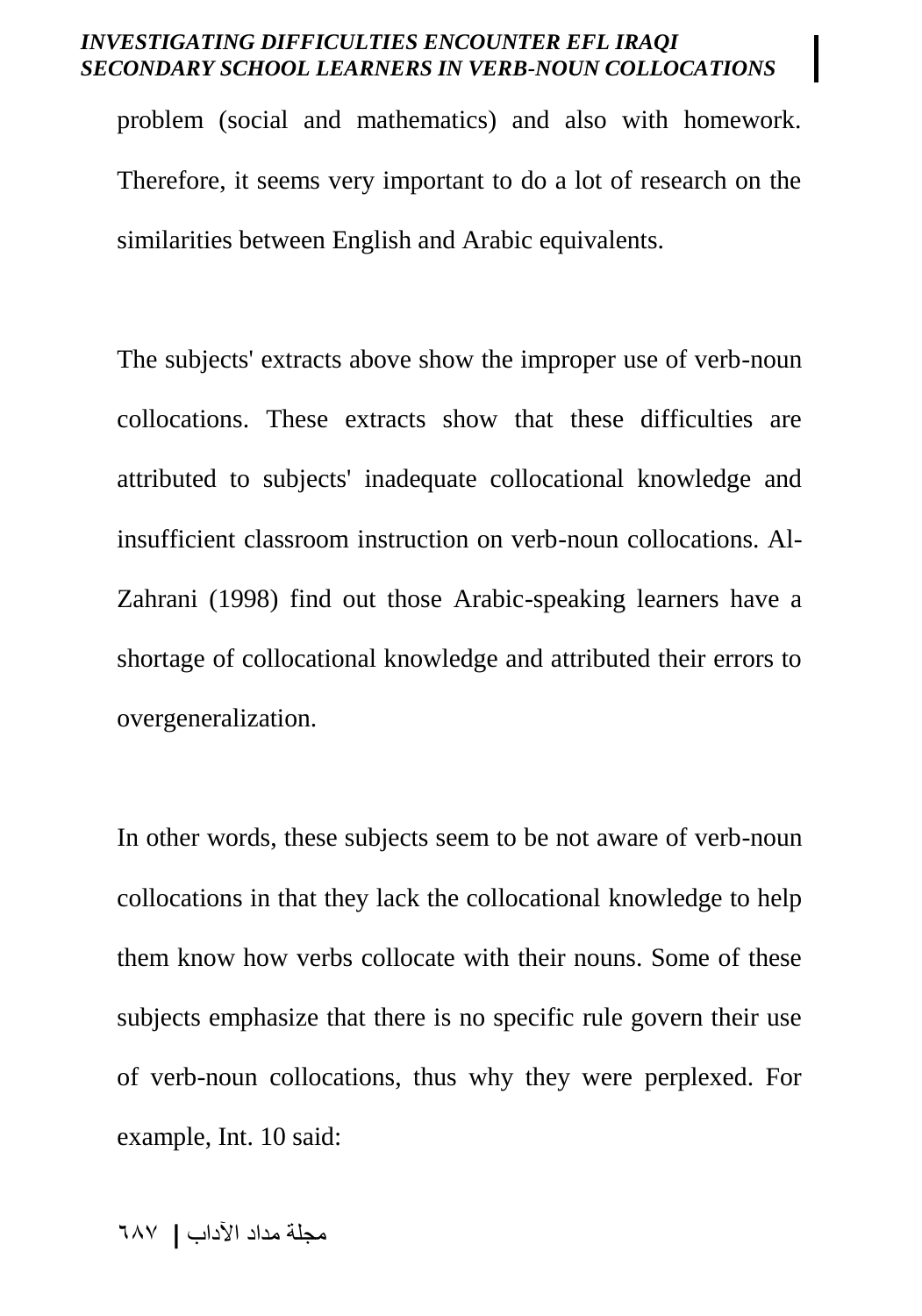"ما عندي اي ستراتيجية او قاعدة في معرفة متالزمة الفعل واالسم ودائما الجا للحفظ على القلب بدون قاعدة"

Translation:

(I don't have any strategy or rule in knowing the verb-noun collocations. I always resort to memorizing words by heart (rote learning)".

Another reason for the above-mentioned difficulty of verb-noun collocations shows that Iraqi EFL students make collocational semantic errors and sense relations errors (e.g. confusion synonyms or a near-synonym as a strategy of lexical simplification). For example, the misuse of verb synonyms is highlighted as another source of learners' difficulties. They produced wrong collocations such as; say or speak a lie instead of tell a lie, say or speak a story instead of tell a story. Similarly, do a mistake instead of make a mistake, and make a crime instead of commit a crime,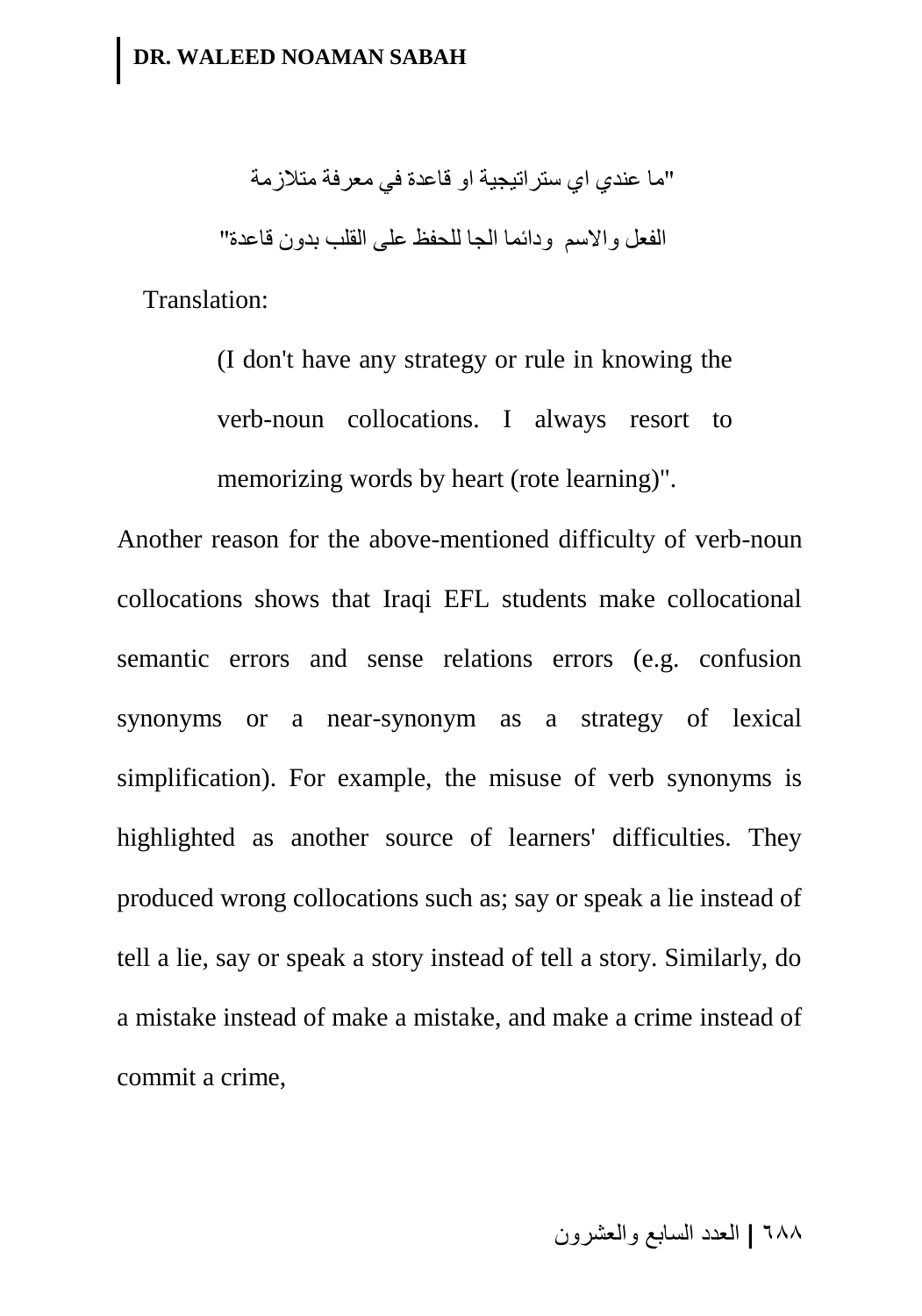Int. 11 said:

"ال, "tell "ما ترهم بينما "speak او say "ترهم وي هاي االسماء". اعتقد

Translation:

(No, I think tell is not suitable (to collocate with a story), while speak and say seems suitable).

### **SOURCES OF DIFFICULTIES**

As regards the sources of verb-noun collocational errors, Brown (2000) classified errors into two kinds: interlingual errors (interference by native language) and intralingual errors (misuse of a partial rule of the target language). According to Farghal and Obiedat (1995), a negative transfer happened when the target collocations have no similar patterns in the native language. As the above examples show, these subjects' errors can be attributed mostly to the negative transfer of Arabic. This strategy seems to be the most reliant strategy adopted by these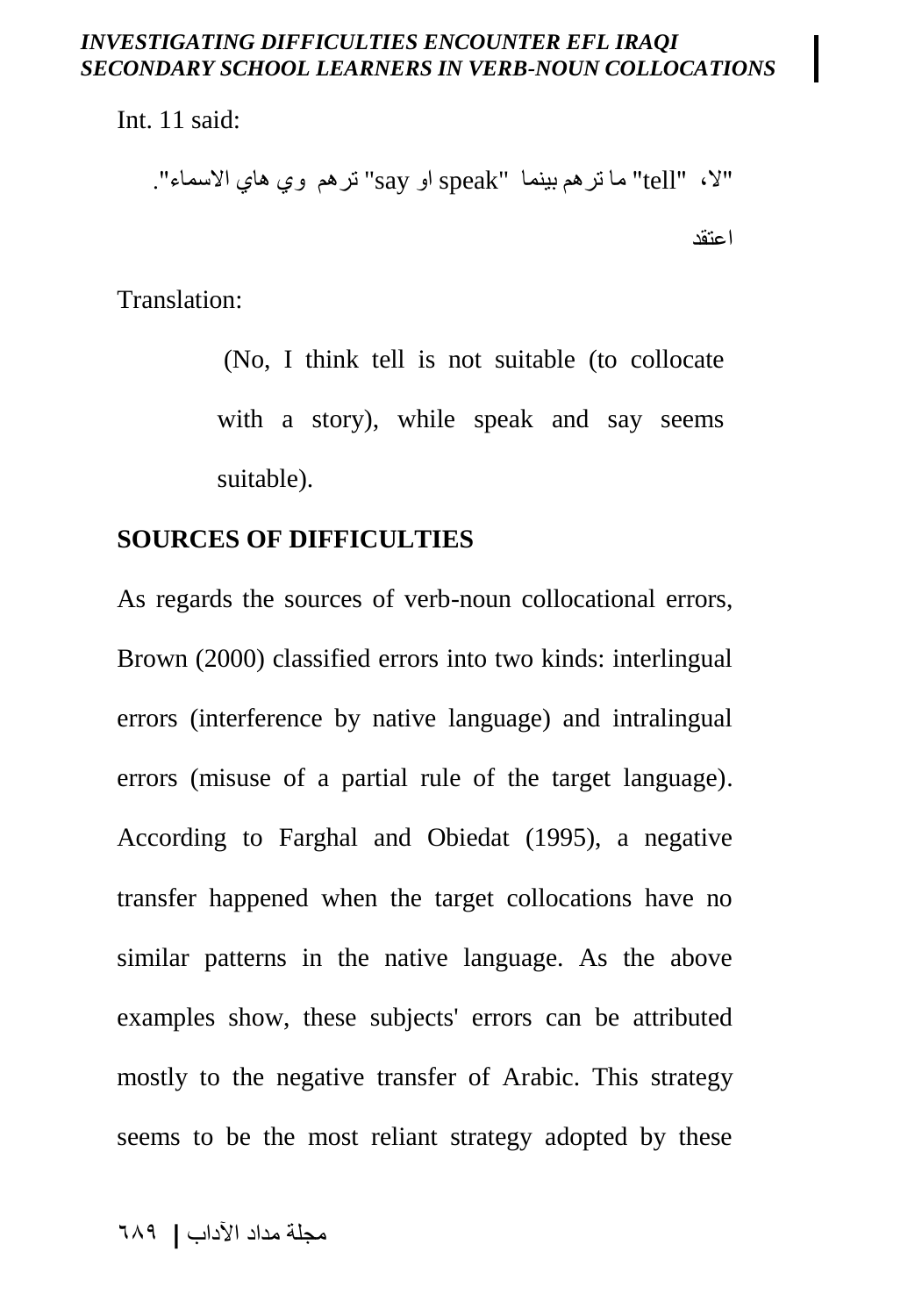learners. The subjects reported they are " think in Arabic and translate (transfer) into English. Additionally, based on the observation method, they were observed to be heavily reliant on their native language in their use of verb-noun collocations. This result is in line with researchers such as (Shehata, 2008, Laufer and Waldman, 2011, Hama, 2010 and Ridha and Al-Riyahi, 2011).

These learners' wrong choice of verbs and their reliance on their native language may be attributed to these subjects' lack of exposure to English, i.e. they have no opportunities to encounter the English language in their daily life situations. According to Int. 4:

> "درسنا المتالزمات حتى نعبر باالمتحان, ماكو اي فرصة نستخدم االنكليزي خارج الصف, هاي تعتبر مشكلة تواجهنا بتحسن مفرداتنا".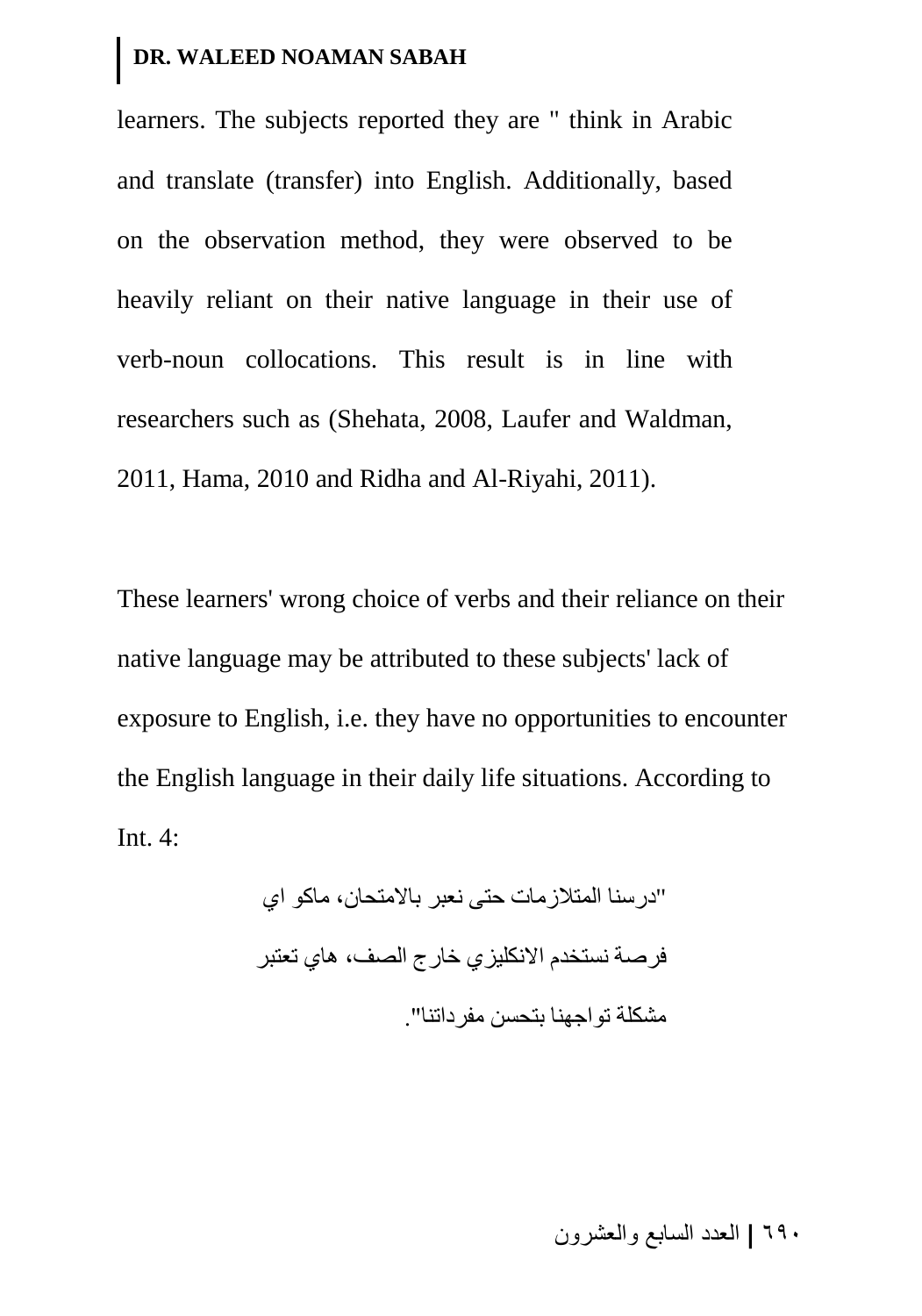Translation:

)We taught collocations to pass the exam. There is no chance for exposure to English outside the classroom. This is considered a problem in enhancing our vocabulary).

On the other hand, it was found that there is a positive influence or transfer from Arabic. The positive transfer often contributes to better production of verb-noun collocation, for example, all the subjects collocated take with photo correctly. They said, "take a photo" but not do or make a photo. This indicated that these subjects were able to collocate take with photo without facing any difficulty because of the positive influence of their native language. According to Farghal and Obiedat (1995), a positive influence happened when the target collocations matched those in the native language; however, the one-to-one correspondence hypothesis does not always result in positive influence because it happens in only a few cases.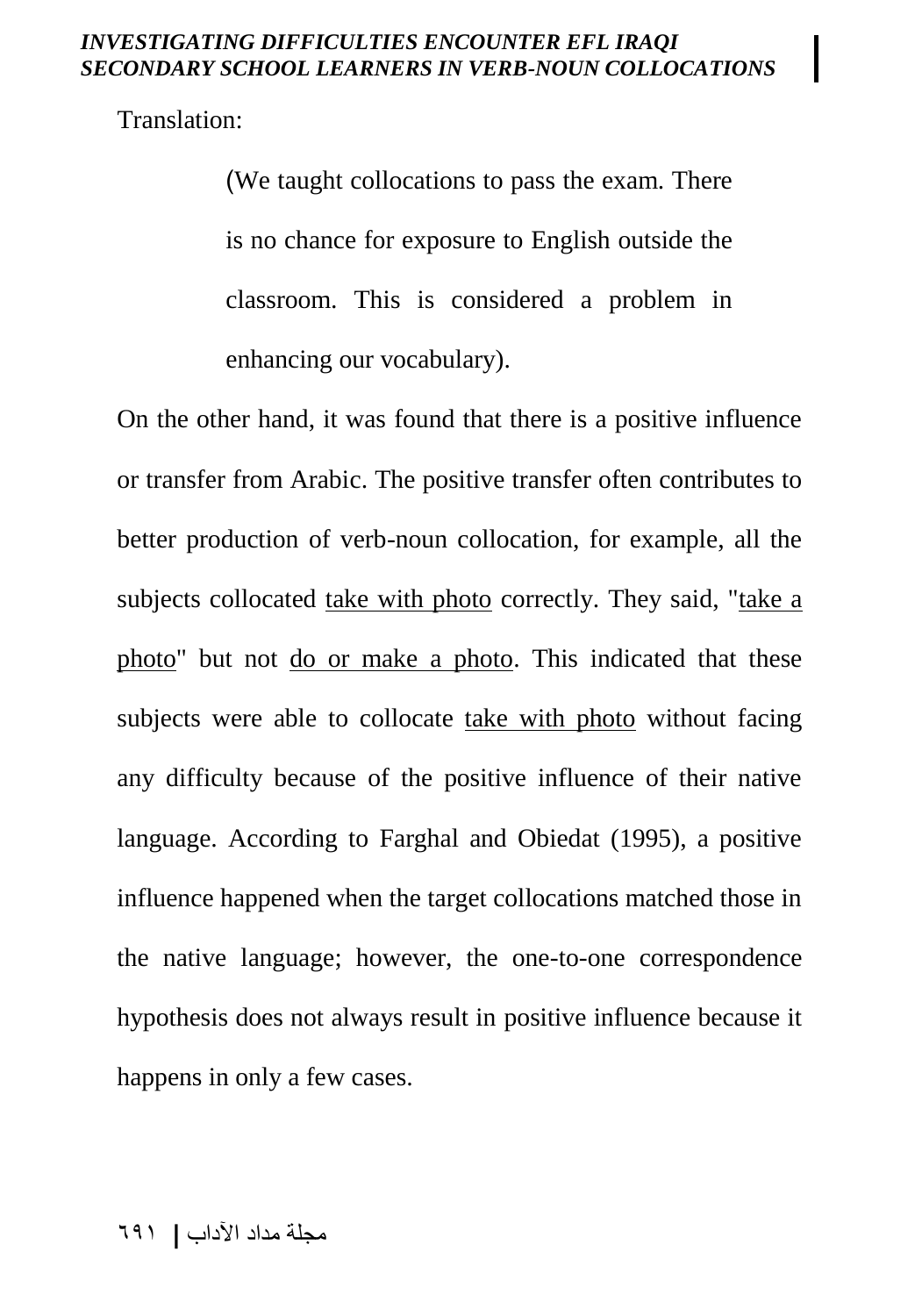"فعال وجدت ان جمع الفعل واالسم مهم وحسيت اذا اطبق هذا الشي راح يطور كالمي وكتابتي باالنكليزي, كنت اصور مخطئ تعلم المفردات هو حفظ اكبر عدد من الكلمات"

Translation:

I found that the verb-noun collocations are important, and I felt that if I rely on this thing (method), it would improve my speaking and writing in English. I thought wrongly that learning vocabulary was just a matter of memorizing the largest number of words.

### **CONCLUSION AND IMPLICATIONS**

In conclusion, the results indicated that Iraqi EFL learners face serious difficulties in their oral production of verb-noun collocations. They pointed out their lack of collocational awareness in general and verb-noun collocations in particular. Additionally, the results showed that the discussed above verb-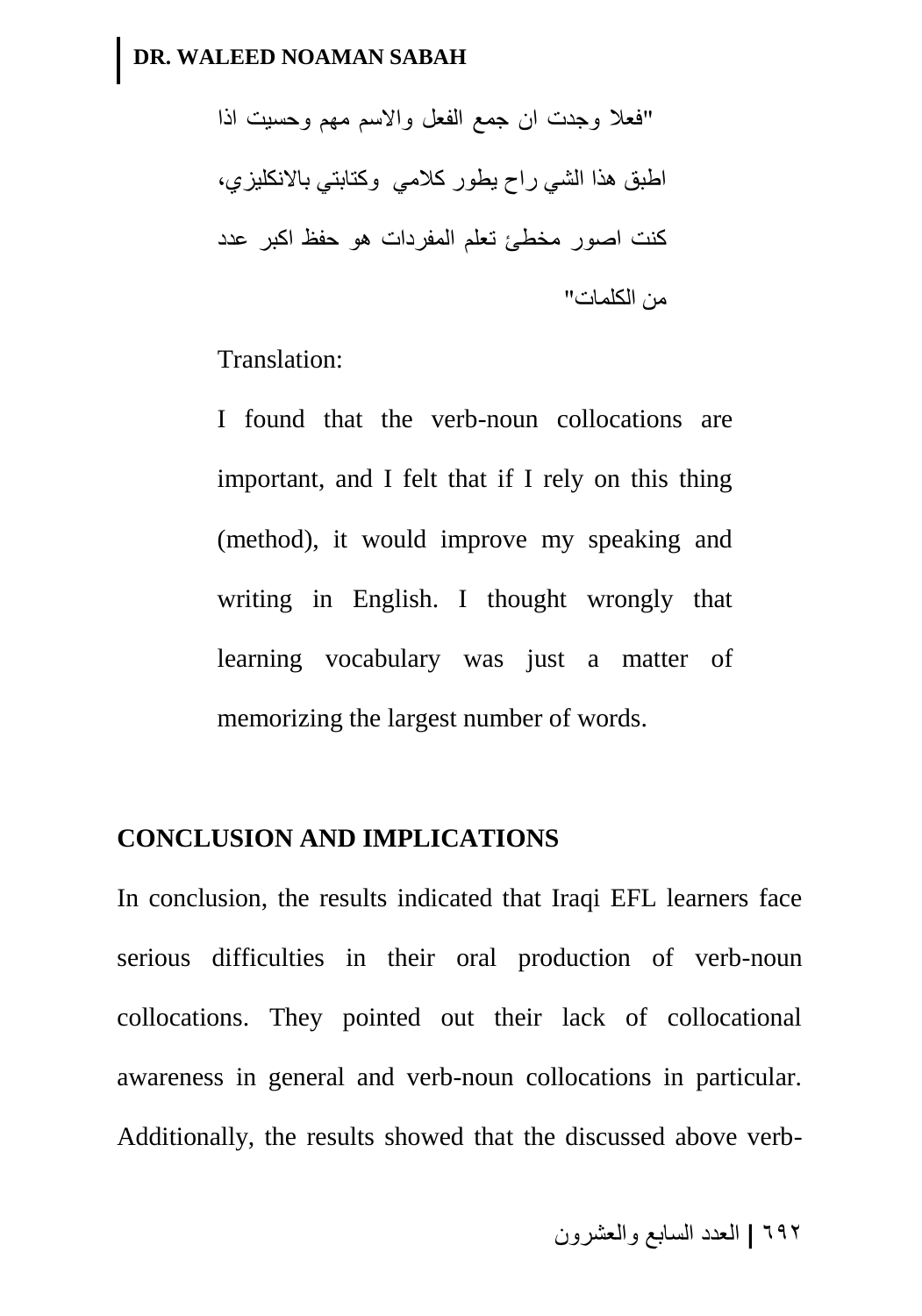nouns errors are mainly attributed to the negative influence or transfer from Arabic. Reliance on the native language is found to be the most outstanding strategy used by these learners. These results suggest that learners need to know some instructions regarding the use of verb-noun collocation with a focus on interactive collocational activities, thus teachers should pay much more attention to the differences among related verb-noun collocations in the classroom. Hence, collocational knowledge is essential for EFL learners, and collocation instruction in EFL courses is required. It suggests that emphasis should be paid to treat each type of collocations separately. Additionally, it is highly required to devise definite test to measure learner's verbnoun collocational knowledge.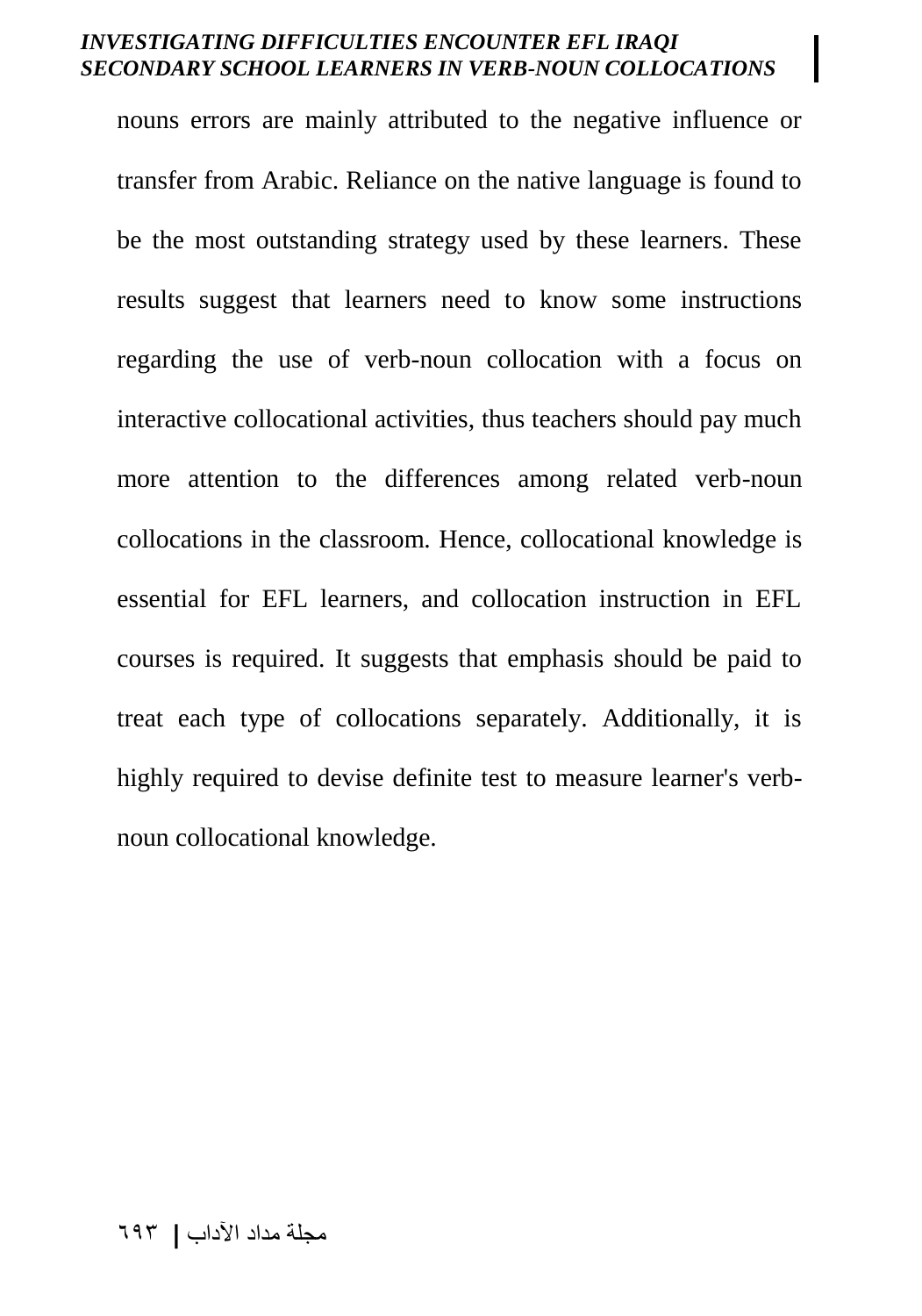#### **REFERENCES**

- Boers, F., Demecheleer, M., Coxhead, A., & Webb, S. (2014). Gauging the effects of exercises on verb–noun collocations. Language Teaching Research, 18 (1), 54-74. ESL/EFL Arabic learners of English. MA Thesis: The College of Arts and Sciences of
	- Hama, H. Q. (2010). Major sources of collocational errors made by EFL learners at Koya Doctoral dissertation, University, Bilkent University.
	- Hausmann, F. J. (1989). Le dictionnaire de collocations. *Wörterbücher, Dictionaries, Dictionnaires*, *1*, 1010-1019.
	- Hsu, J. & C. Chiu (2008). Lexical Collocations and their Relation to Speaking Proficiency of College EFL Learners in Taiwan . *Asian EFL Journal, 10*, (1), Article 9, pp 181 .
	- Ilmiani, D., Solichin, R. D., & Indrato, I. (2021). Error analysis on students recount composition. *English Language and Literature International Conference (ELLiC) Proceedings* (Vol. 3, pp. 1-6).
	- Laufer, B. and T. Waldman (2011). Verb- noun collocations in second language writing: A corpus analysis of learners' English." *Language learning 61* (2): 647-672.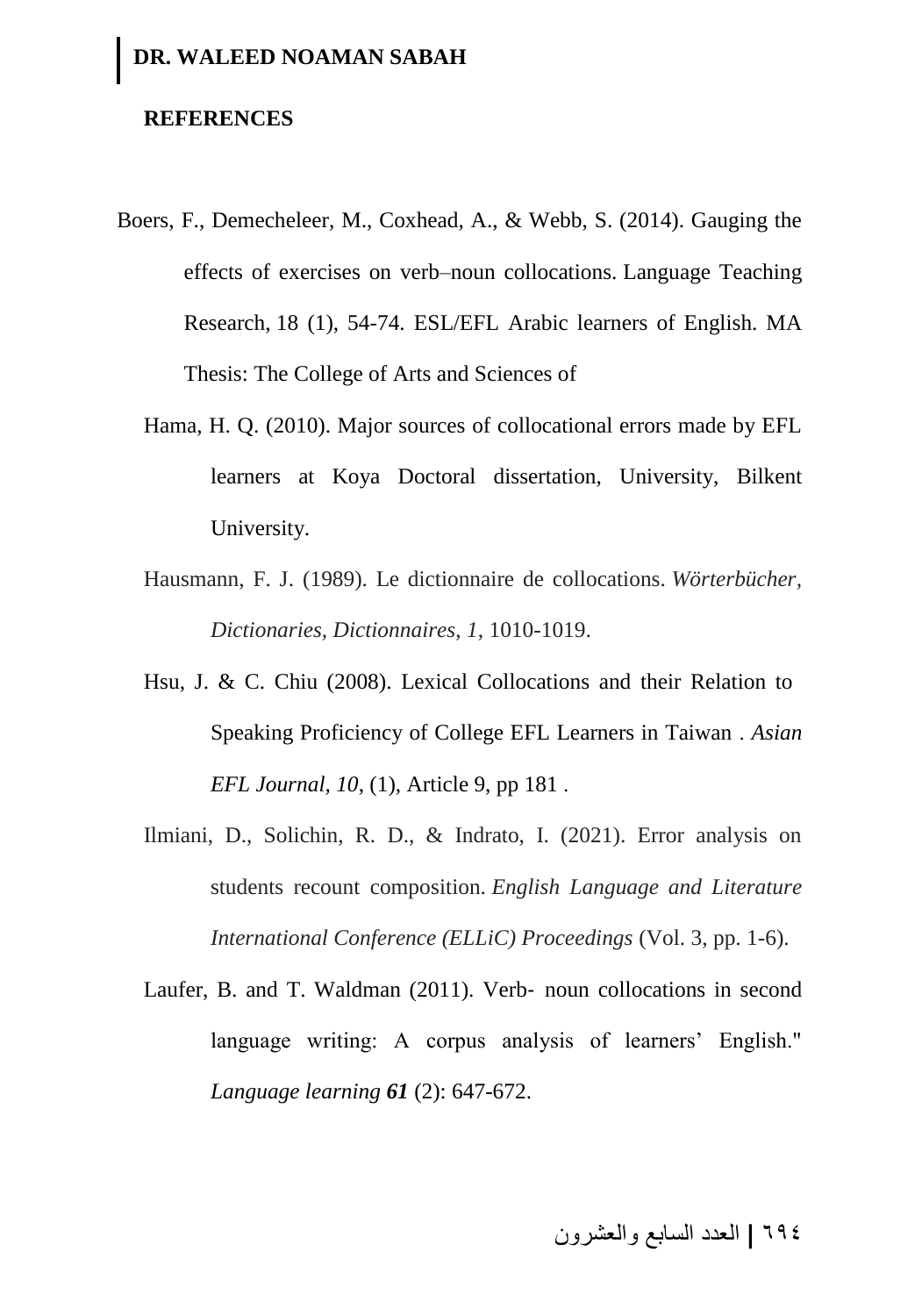- Llach, M. d. P. A. (2011). Lexical errors and accuracy in foreign language writing, Multilingual Matters.
- Namvar, F., et al. (2015). "Lexical Difficulty of Fixed Word Combinations in the Writing of EFL Students." *Journal of Applied Sciences 15*(2): 306-310.
- Nesselhauf, N. (2005). Collocations in a learner corpus. Amsterdam: John Benjamins. doi:10.1075/scl.14. Ohio University, Ohio.
- <span id="page-30-0"></span>Putra, D. P. and T. Suhardijanto (2019). The Use of Verb+ Noun Collocations by English Learners of Indonesian. *Proceeding of The 4th International Seminar on Linguistics* (ISOL-4), Sciendo.
- Ridha, N. S. A. and A. A. Al-Riyahi (2011). Lexical collocational errors in the writings of Iraqi EFL learners. *ADAB AL-BASRAH* (58).
- Shehata, A. (2008). L1 influence on the reception and production of collocations by advanced
- Utra, D. P. and T. Suhardijanto (2019). The Use of Verb+ Noun Collocations by English Learners of Indonesian. *Proceeding of The 4th International Seminar on Linguistics* (ISOL-4), Sciendo.
- Wei, Y. (1999). Teaching Collocations for Productive Vocabulary Development.